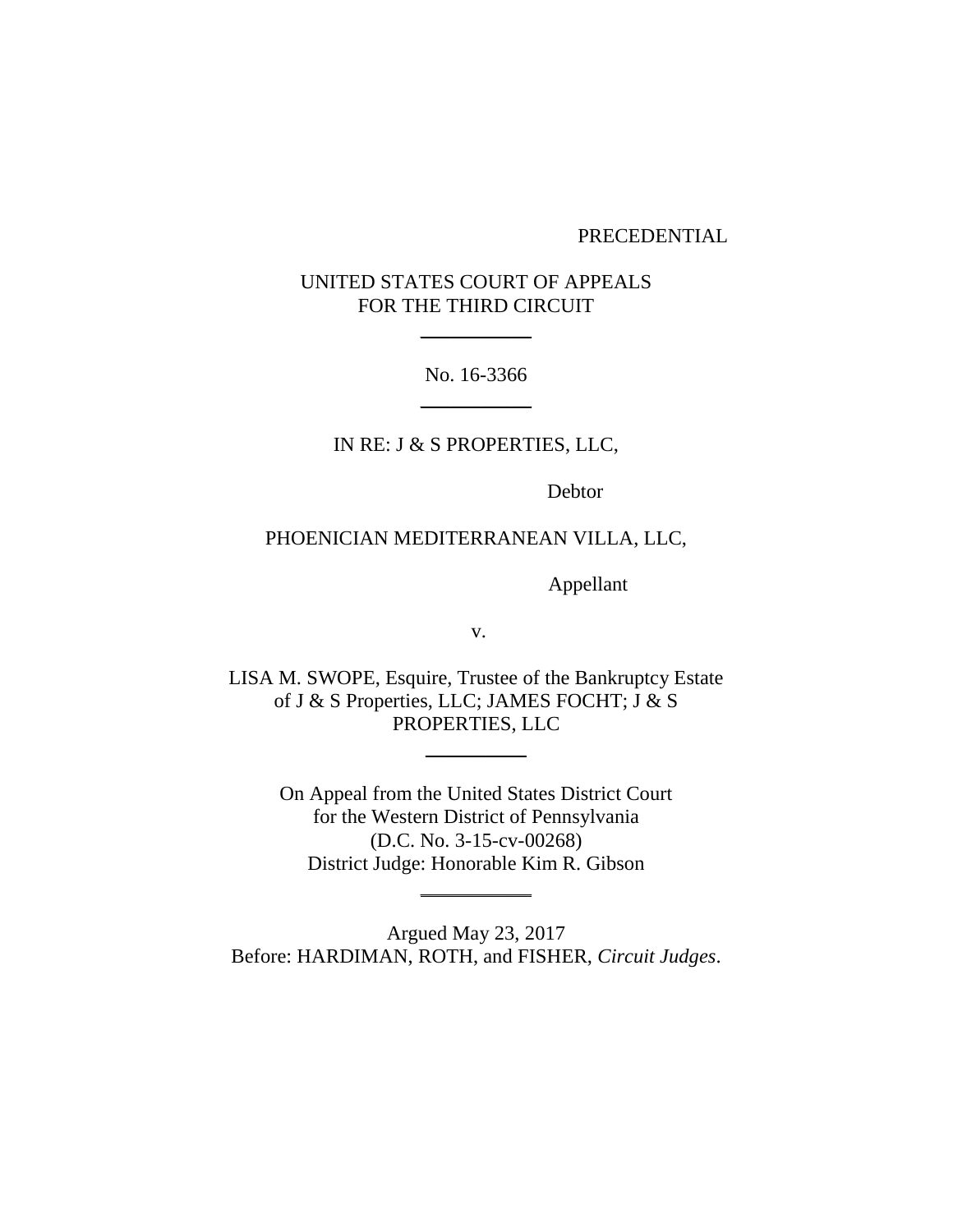(Filed: September 28, 2017)

Mary B. Sheats [Argued] Frank Gale Bails Murcko & Pocrass 707 Grant Street Suite 3300, Gulf Tower Pittsburgh, PA 15219 *Attorney for Plaintiff–Appellant*

Robert L. Byer Duane Morris 600 Grant Street Suite 5010 Pittsburgh, PA 15219

Andrew R. Sperl [Argued] Duane Morris 30 South 17th Street United Plaza Philadelphia, PA 19103 *Attorneys for Defendant–Appellee*

Harry J. Giacometti Flaster Greenberg 1835 Market Street Suite 1050 Philadelphia, PA 19103

Gary F. Seitz Gellert Scali Busenkell & Brown 601 Walnut Street Curtis Center, Suite 280 South Philadelphia, PA 19106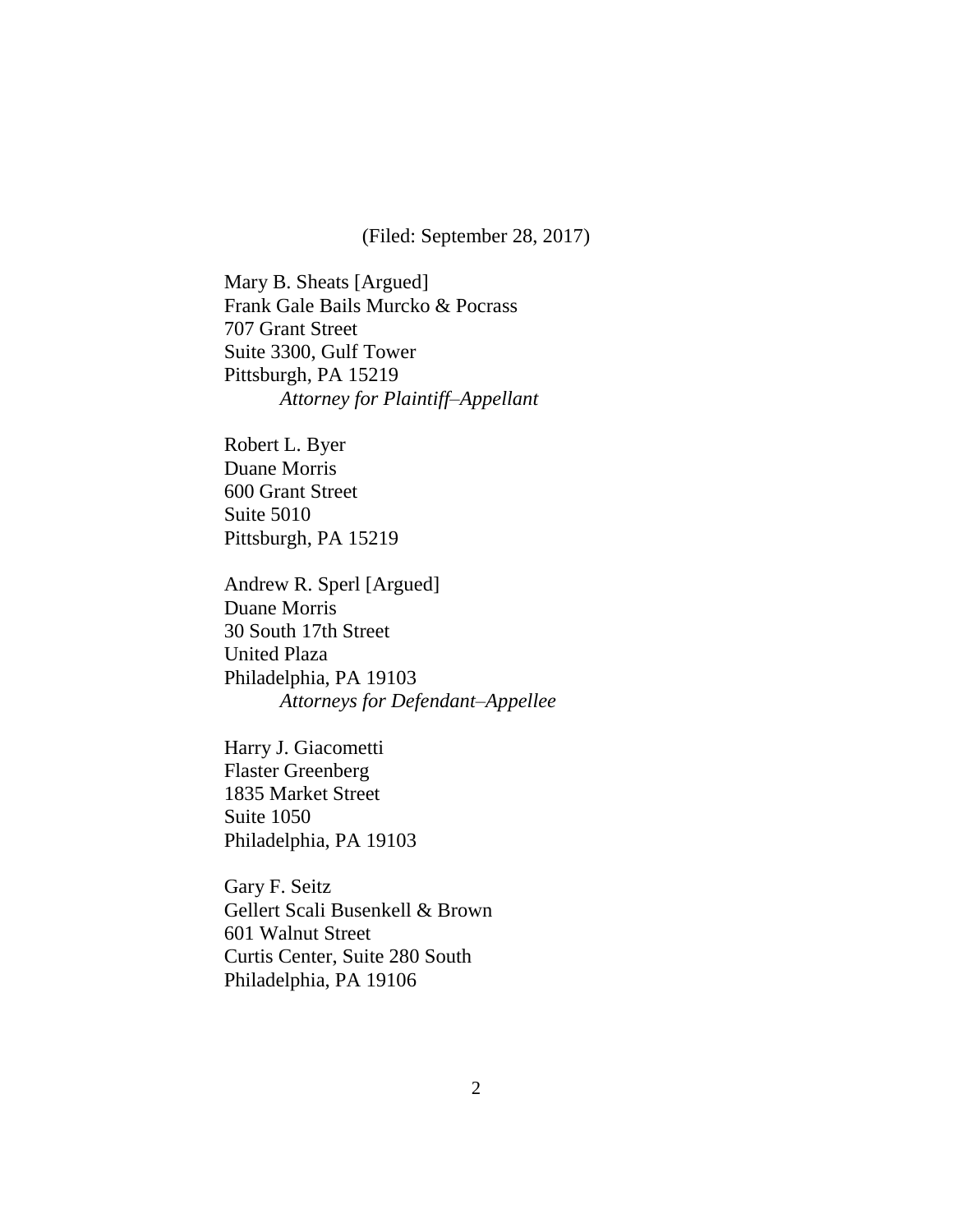*Attorneys for Amicus–Appellee National Association of Bankruptcy Trustees*

William G. Schwab 811 Blakeslee Boulevard Drive East P.O. Box 56 Leighton, PA 18235 *Attorneys for Amicus–Appellee Third Circuit Bankruptcy Trustees*

# OPINION OF THE COURT  $\frac{1}{2}$

\_\_\_\_\_\_\_\_\_\_\_\_

HARDIMAN, *Circuit Judge*.

A bankruptcy trustee sometimes must act quickly to safeguard property of the estate. In this case, Chapter 7 Trustee Lisa Swope took control of a commercial leasehold possessed by Phoenician Mediterranean Villa, LLC in a building owned by the debtor. Phoenician requested equitable relief to regain possession of its leasehold, claiming that Swope violated the law when she accepted the key to locks that had been changed. The United States Bankruptcy Court for the Western District of Pennsylvania denied the relief sought by Phoenician, holding that Swope was qualifiedly immune from suit. The District Court affirmed and Phoenician filed this appeal.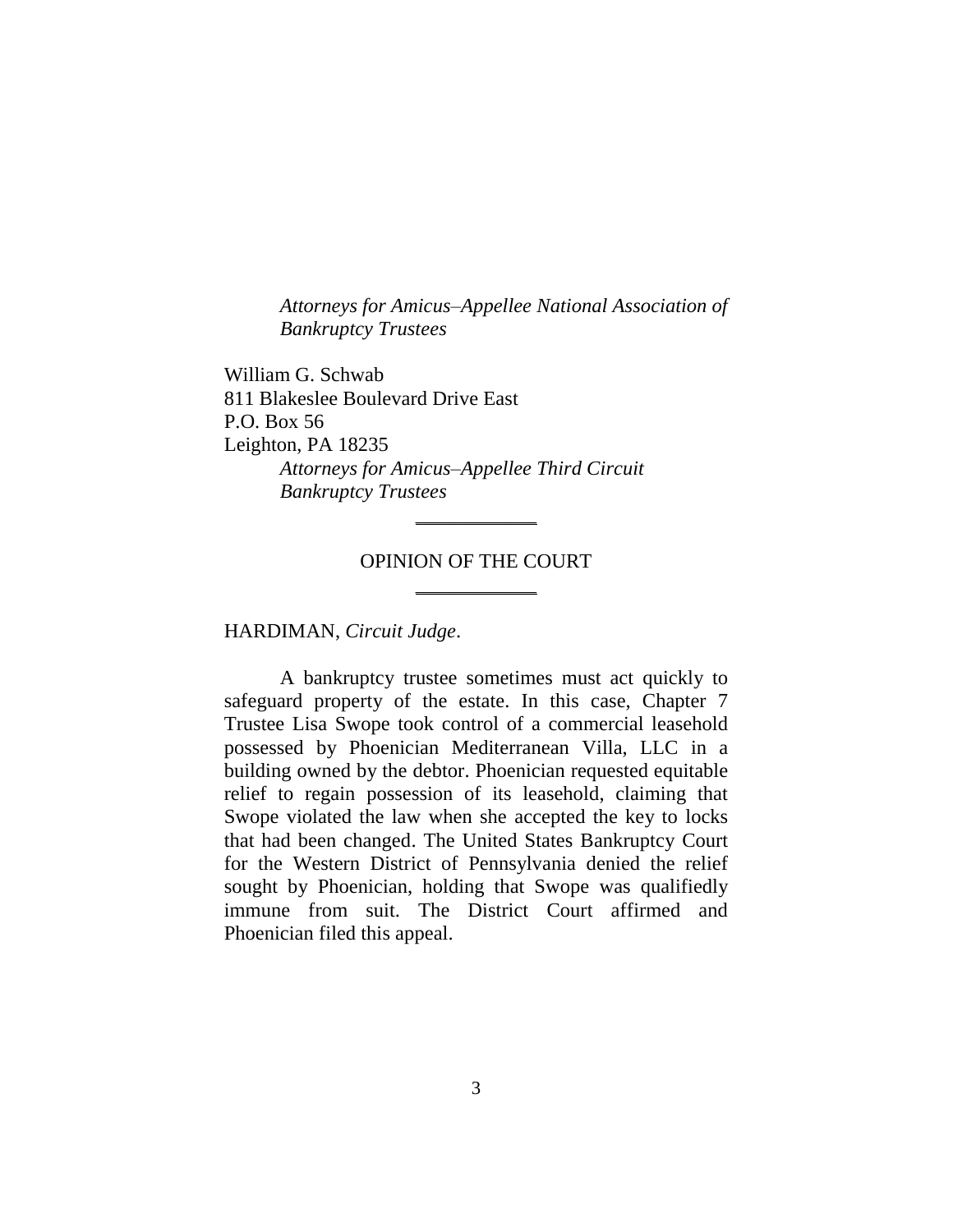The question presented is whether qualified immunity applies to discretionary actions taken by a trustee to preserve the bankruptcy estate's assets, and whether that immunity protects Trustee Swope's conduct in this case. We will affirm because Swope exercised reasonable care under the circumstances and did not violate clearly established law.

J & S Properties, LLC filed a Chapter 7 petition in the Bankruptcy Court on July 10, 2013. Attorney Lisa Swope was appointed as Chapter 7 Trustee of the estate. The estate's largest asset was a building located in Altoona, Pennsylvania, in which Phoenician was a lessee and previously operated a restaurant. *In re J & S Props., LLC*, 545 B.R. 91, 94 (Bankr. W.D. Pa. 2015). Pursuant to a court order dated November 5, 2013, Swope rejected Phoenician's lease to facilitate a sale of the property. Although Phoenician was not operating the restaurant at that time, its tenancy had not expired. After the lease was rejected, Phoenician attempted to remove personal property from the restaurant, but Swope objected because the Bankruptcy Court had not determined ownership of the contents of the restaurant, although Phoenician claimed to own all of it.

After learning from J & S's principal, James Focht, that the restaurant had been shut down, that Phoenician had cancelled its insurance on the premises, and that heating the property could be an issue with an "anticipated arctic blast," Swope met at the property with Phoenician's principal, Husam Obeid, along with his counsel and a contractor on January 3, 2014. *Id.* At that meeting, Obeid gave Swope a key to the premises and the contractor recommended that the thermostat be set to at least "sixty degrees Fahrenheit to

I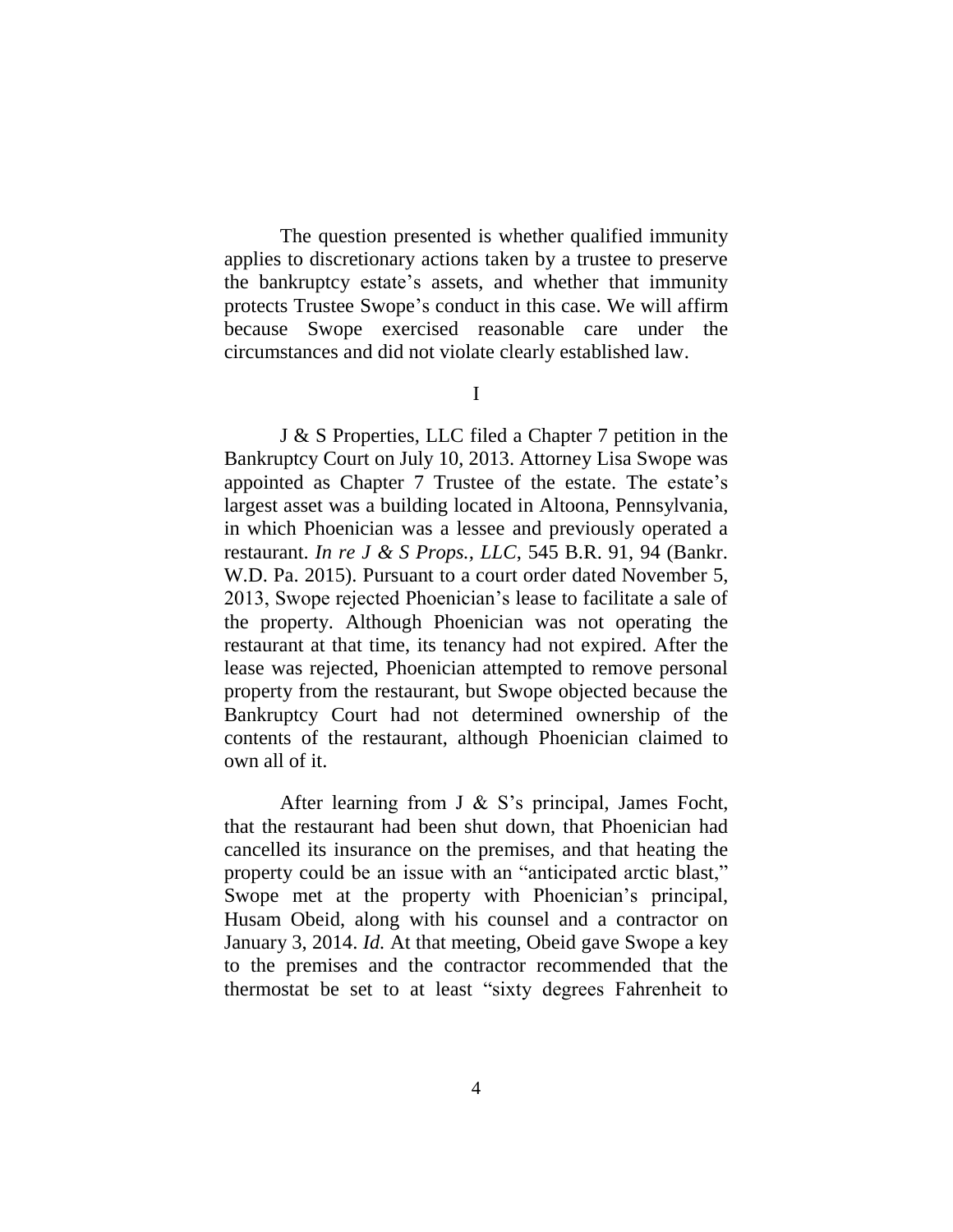prevent the pipes from freezing." *Phoenician Mediterranean Villa, LLC v. Swope*, 554 B.R. 747, 750–51 (W.D. Pa. 2016). Unfortunately, Obeid did not heed this advice, the pipes burst, and the property was flooded on January 13, 2014. Obeid contacted a disaster restoration company, but they apparently refused to work on the property "because there were problems with insurance coverage, the relationship between the parties was acrimonious, and no one agreed to provide the company with a lien." *Id.* at 751. According to Trustee Swope, Obeid and Focht "did not trust each other" and had previously tried to hurt each other's businesses. *Id.* at 750. It was in this context that Swope set about to protect, or "adequately preserve[]," the largest asset of the bankruptcy estate. *Id.*

Swope asked for another meeting on January 15, 2014 to assess the damage to the property and discuss the status of the building's insurance. Obeid and his counsel did not show up, asking that the meeting be rescheduled and held without Focht; Swope declined the request "[g]iven the urgent nature of the situation." *In re J & S Props.*, 545 B.R. at 95. Swope tried to inspect the premises but discovered the key Obeid had given her did not open the locked interior door to the building.<sup>1</sup> Focht then "had the locks changed and provided Trustee Swope with the key" on January 16. *Phoenician Mediterranean Villa*, 554 B.R. at 751. Swope claimed in an email to Phoenician that in accepting control of the building, she was attempting to preserve the assets to the best of her

 $\overline{a}$ 

<sup>&</sup>lt;sup>1</sup> The Bankruptcy Court noted that "the Lease" Agreement [between Phoenician and J & S] provides that Phoenician was required to provide the lessor with access to the premises so that it could be inspected and/or repaired." *In re J & S Props.*, 545 B.R. at 108 n.8. As such, Phoenician likely violated its lease. *Id.*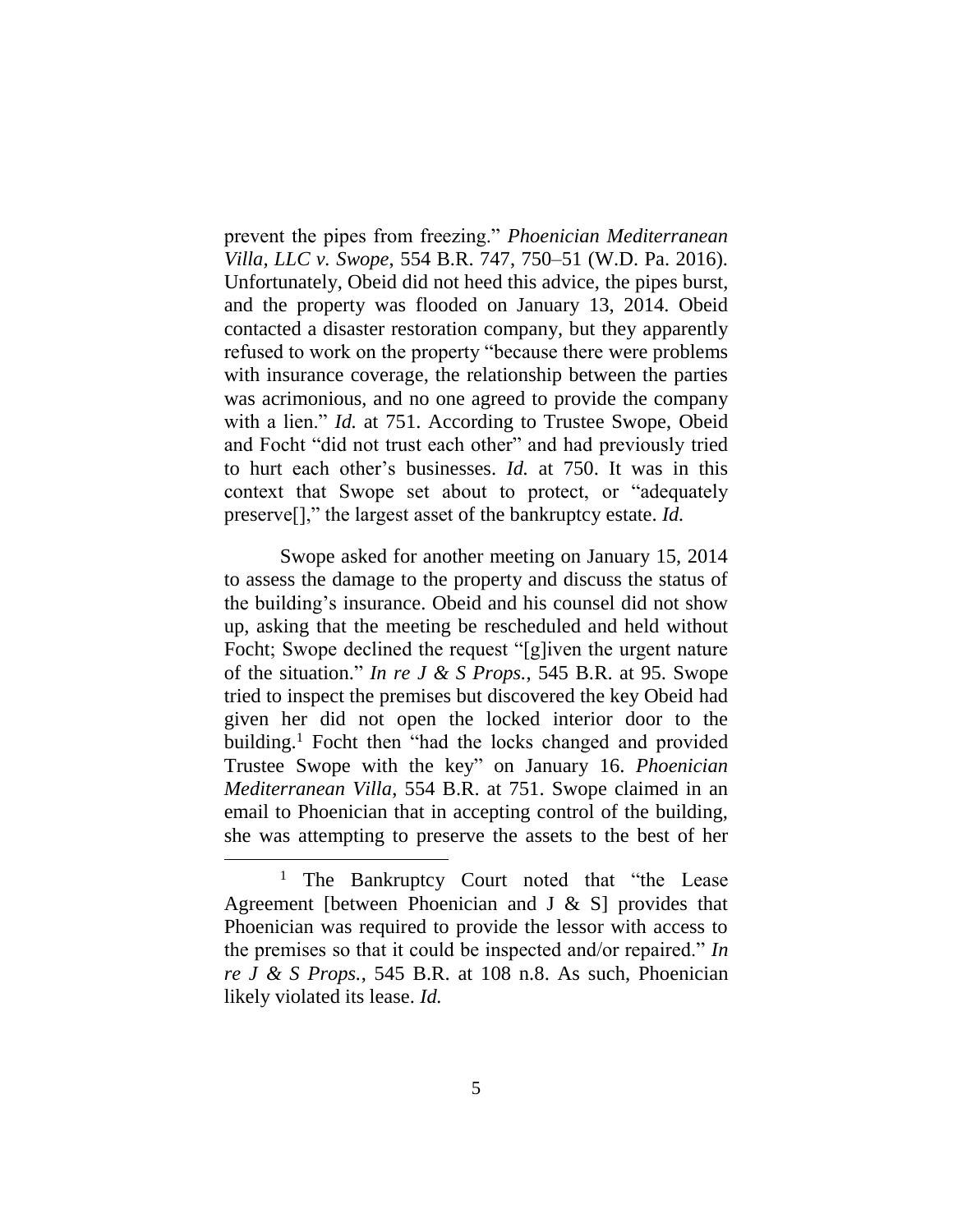ability. On the same day, Swope filed an emergency motion asking the Bankruptcy Court to grant her immediate possession of the property and its contents. In the meantime, she retained the "sole key" and thus control of the premises, and subsequently provided both parties with only "supervised access" to the property. *Id.*

Phoenician filed a complaint in equity to "regain possession of the premises," and the Bankruptcy Court conducted an emergency hearing on January 24, 2014. Phoenician Br.  $12<sup>2</sup>$  After the hearing, at which Swope testified, the Court denied Phoenician's requests for an injunction and temporary restraining order on January 27. During the hearing, the Bankruptcy Court noted that "the trustee has possession, custody and control of the property," and opined that Swope is "protected by the automatic stay," which precludes Phoenician from interfering with the property in any way. App. 399. And on February 7, 2014, the Bankruptcy Court ordered that Phoenician and J & S and their associates "are prohibited from entering into or upon the [Estate] Property without the express authorization of the Trustee, or further order from this Court." Order of Court Granting First Commonwealth Bank Relief from Stay (hereinafter "Feb. 7, 2014 Order"), Bankruptcy No. 13- 70512-JAD, ECF No. 113, at ¶¶ 7–8 (Bankr. W.D. Pa. Feb. 7, 2014).

 $\overline{a}$ 

<sup>2</sup> The parties dispute whether Phoenician ever asked for and was denied access to the building between January 16 (when the locks were changed) and January 24 (when the emergency hearing was held). The Bankruptcy Court found that resolution of the immunity issue did not require a resolution of this dispute, and so assumed that Phoenician had been denied access. *See In re J & S Props.*, 545 B.R. at 95.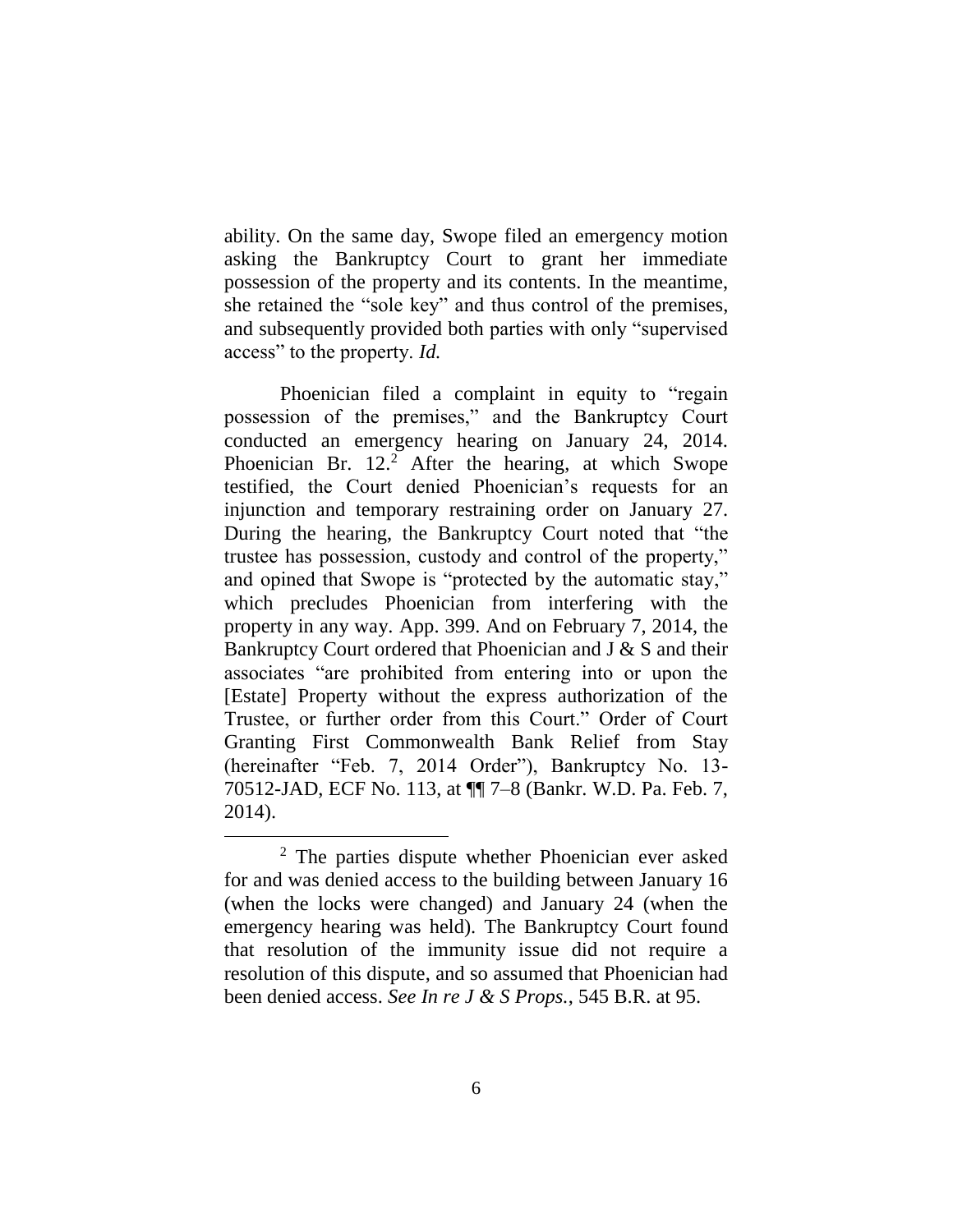In its complaint, Phoenician also sued Swope under 42 U.S.C. § 1983 for wrongful eviction, claiming violations of its Fourth and Fourteenth Amendment rights. Swope moved to dismiss this suit based on quasi-judicial immunity. On September 30, 2015, the Bankruptcy Court granted Swope's motion to dismiss the complaint against her, though because the Court looked to additional briefing and other hearings, the Court evaluated the motion under a summary judgment standard. *See In re J & S Props.*, 545 B.R. at 95. It ultimately found that "no genuine dispute of material fact exists as to whether the Trustee exercised her business judgment as to the steps she deemed necessary to protect Estate Property," and thus Swope was entitled to immunity. *Id.* at 96.

On July 27, 2016, the District Court affirmed the Bankruptcy Court's order granting Swope's motion to dismiss. The District Court found that Swope was "entitled to qualified immunity" and that she did not engage in any wrongful or *ultra vires* conduct since she "took appropriate action to administer and preserve the Estate Property" in accordance "with her duties as the trustee." *Phoenician Mediterranean Villa*, 554 B.R. at 756–57.

Phoenician filed this timely appeal.

II

The Bankruptcy Court had jurisdiction under 28 U.S.C. § 157(a). The District Court exercised jurisdiction under 28 U.S.C. § 158(a). We have appellate jurisdiction under 28 U.S.C. § 158(d). Like the District Court, we review the Bankruptcy Court's legal determinations de novo and its factual findings for clear error. *In re VistaCare Grp., LLC*, 678 F.3d 218, 224 (3d Cir. 2012). A factual finding is clearly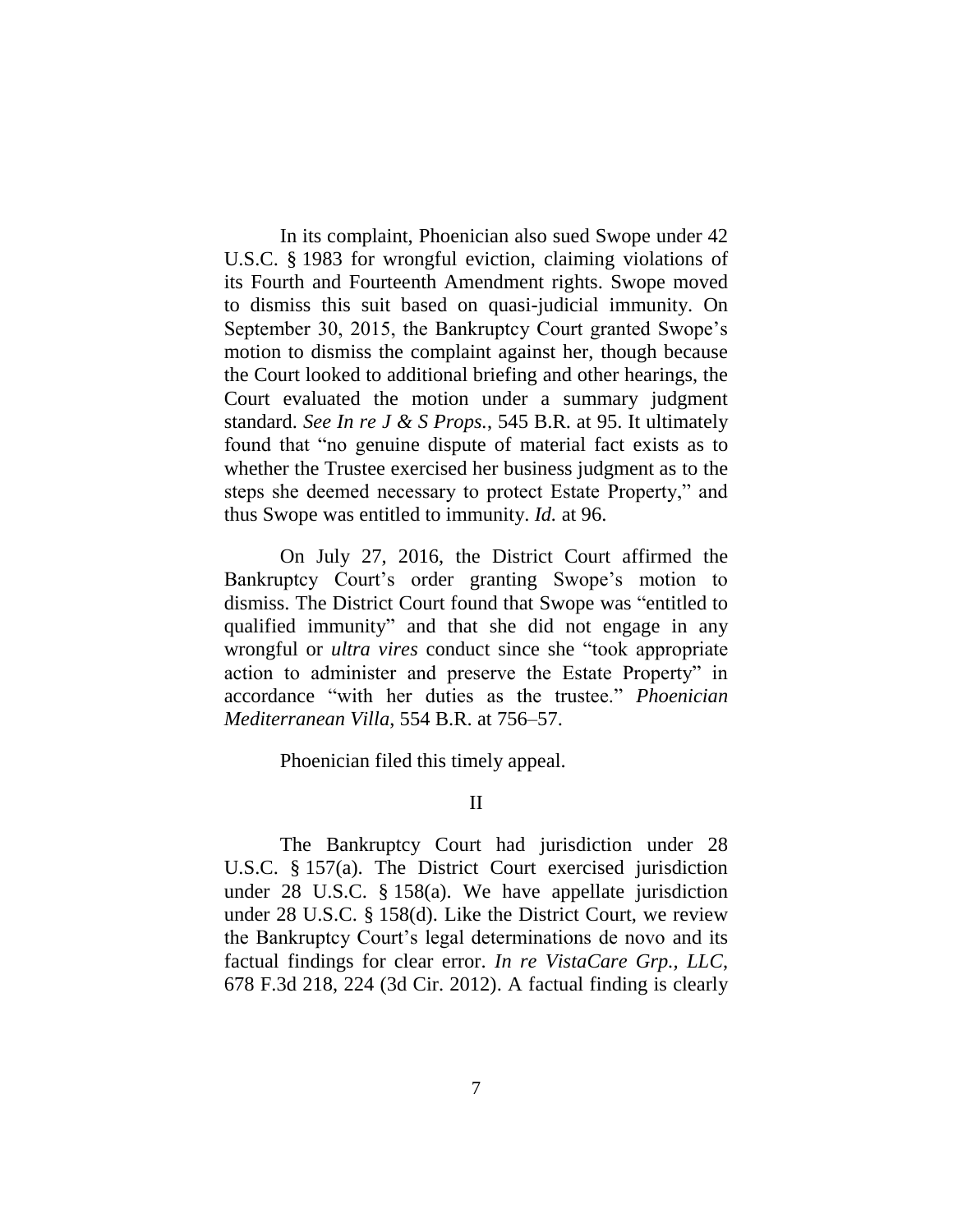erroneous only if we are "left with the definite and firm conviction that a mistake has been committed." *In re W.R. Grace & Co.*, 729 F.3d 311, 319 n.14 (3d Cir. 2013) (citation omitted).

### III

The principal issue on appeal is whether Swope is immune from Phoenician's suit complaining of actions she took between January 16, 2014 and February 7, 2014. <sup>3</sup> The

 $\overline{a}$ 

While Phoenician doesn't explicitly challenge Swope's immunity after February 7, it does make passing complaints about the restrictive nature of Swope's consent to enter the property on several dates after the Order. These criticisms are

<sup>&</sup>lt;sup>3</sup> It appears undisputed that the Bankruptcy Court's Order on February 7 provided Swope with absolute quasijudicial immunity for actions taken thereafter. That order explicitly allowed "changing all locks so that only the Bank and the Trustee have access to the Property," Feb. 7, 2014 Order, at ¶ 3, and prohibited Phoenician from entering "without the express authorization of the Trustee," *id.* at ¶ 8. Because a trustee enjoys absolute immunity from liability when she carries out a bankruptcy court's order, *see In re Harris*, 590 F.3d 730, 742 (9th Cir. 2009) (finding "derived quasi-judicial immunity" applies to trustees acting "pursuant to court order" (citation omitted)); *Boullion v. McClanahan*, 639 F.2d 213, 214 (5th Cir. Unit A Mar. 1981) (per curiam) (listing cases so holding from the First, Second, Fourth, Eighth, and Tenth Circuits), and because the lower courts didn't clearly err when they found Swope faithfully carried out the Bankruptcy Court's February 7, 2014 Order, Swope is not amenable to suit for her later actions.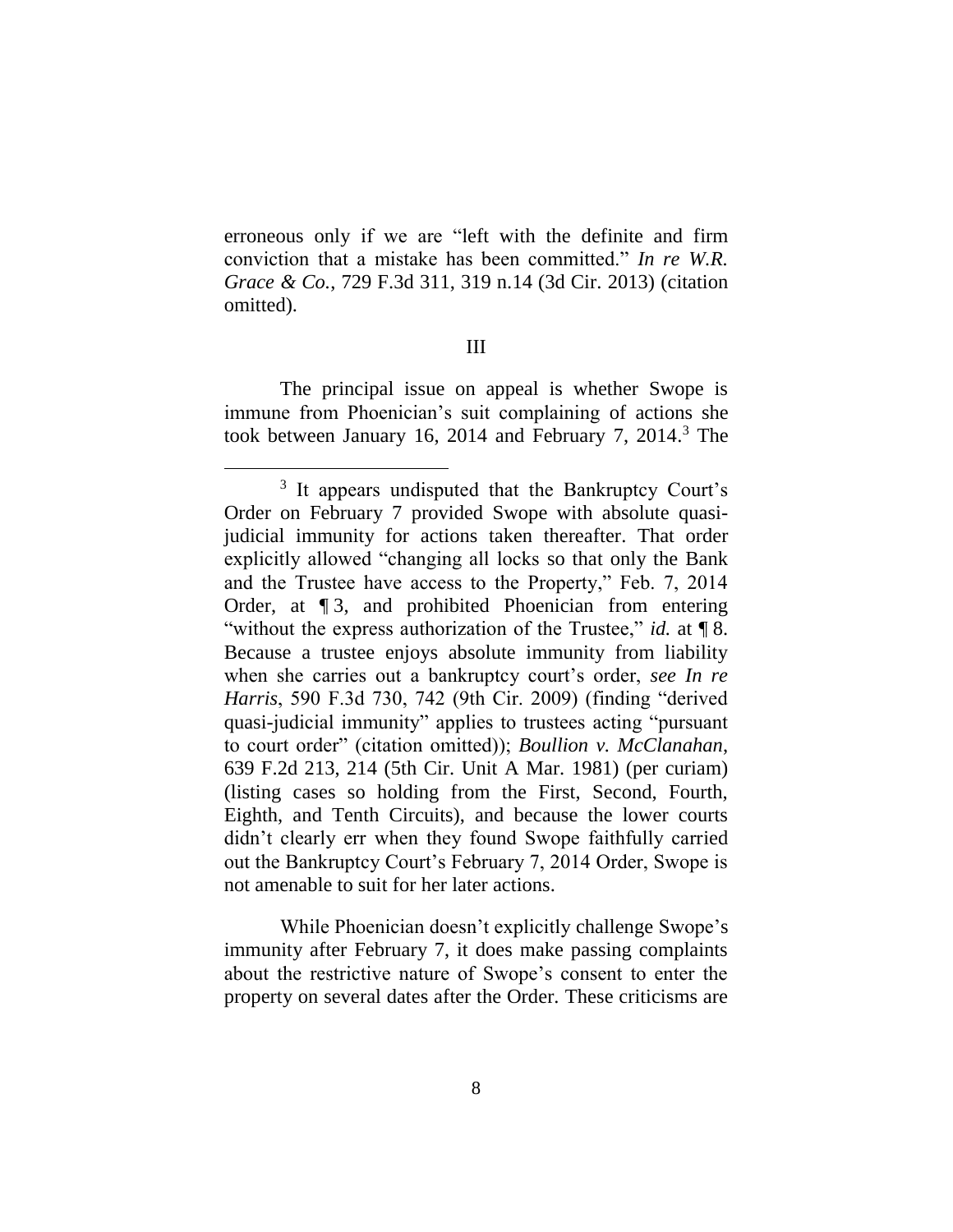Bankruptcy Court held that Swope is entitled to qualified immunity because she acted within her statutory duties and the District Court agreed, finding Swope did not violate clearly established law. We reach the same conclusion based on a straightforward application of *Harlow v. Fitzgerald*, 457 U.S. 800, 818 (1982).

The Supreme Court held in *Harlow* that "government officials performing discretionary functions generally are shielded from liability for civil damages insofar as their conduct does not violate clearly established statutory or constitutional rights of which a reasonable person would have known." *Id.* But if such officials take actions in their official capacity which they "knew or reasonably should have known . . . would violate the [plaintiff's] constitutional rights," they are not entitled to qualified immunity. *Id.* at 815 (emphasis and citation omitted).

It appears clear that Chapter 7 Bankruptcy Trustees like Swope are government officials for purposes of *Harlow*.

 $\overline{a}$ 

A

ineffectual, however, because the terms of the Court's Order gave Swope discretion over Phoenician's ability to enter the property and the record indicates that Swope did allow Phoenician to enter the premises to remove its personal property several times. Although it was not entirely satisfied with the length of each visit or the items it was allowed to remove, Phoenician doesn't point to evidence showing the lower courts clearly erred in finding these decisions consistent with the Court's Order.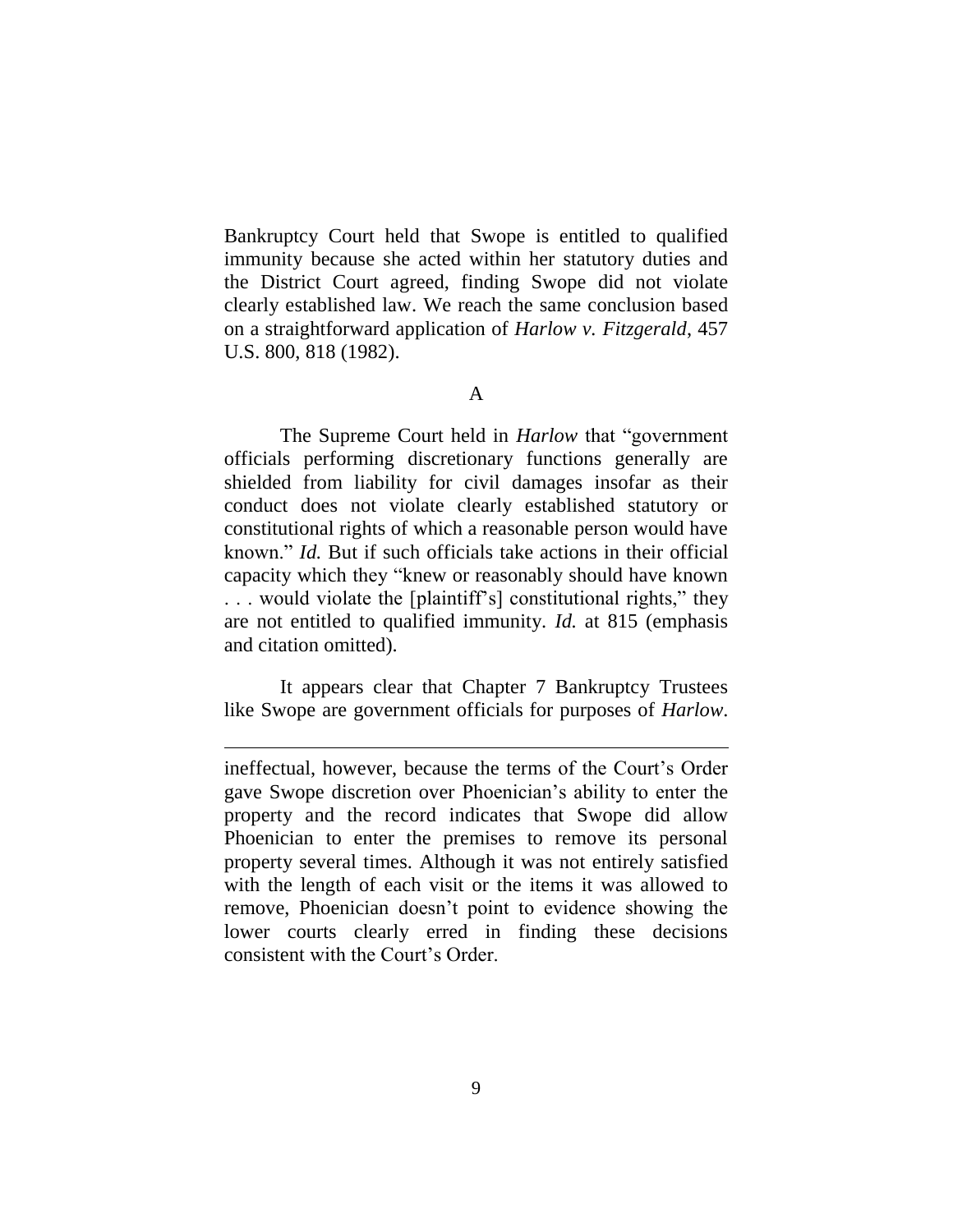Phoenician does not dispute the finding of the lower courts that Swope is a public official generally entitled to qualified immunity. In fact, Phoenician claims that because "the Chapter 7 Trustee is appointed and supervised by the United States Trustee [and] is an officer of the appointing Court, . . . it is appropriate to apply Fourth Amendment limits on government power" to Swope. Phoenician Br. 22. Regardless of the Fourth Amendment analysis, Swope *is* a government official for purposes of immunity. The Chapter 7 Trustee is created by Congress, appointed by and "operating under the aegis of the U.S. Trustee," and entrusted with the "statutory duties . . . to gather and liquidate the property of the estate, to be accountable for the estate, ensure that the debtor performs his or her obligations," and "perform[] [other] adjudicatory and administrative functions." *In re Castillo*, 297 F.3d 940, 950–51 (9th Cir. 2002).

We thus hold that bankruptcy trustees are government officials, entitled under *Harlow* to qualified immunity from § 1983 claims by third parties when they act in their official capacity in a manner that is not contrary to clearly established law. *See* 457 U.S. at 818 & n.30.

### B

Qualified immunity, "properly applied, . . . protects all but the plainly incompetent or those who knowingly violate the law." *Ashcroft v. al-Kidd*, 563 U.S. 731, 743 (2011) (citation omitted). "To overcome qualified immunity, a plaintiff must plead facts 'showing (1) that the official violated a statutory or constitutional right, and (2) that the right was "clearly established" at the time of the challenged conduct.'" *Mammaro v. N.J. Div. of Child Prot. & Permanency*, 814 F.3d 164, 168–69 (3d Cir. 2016), *cert.*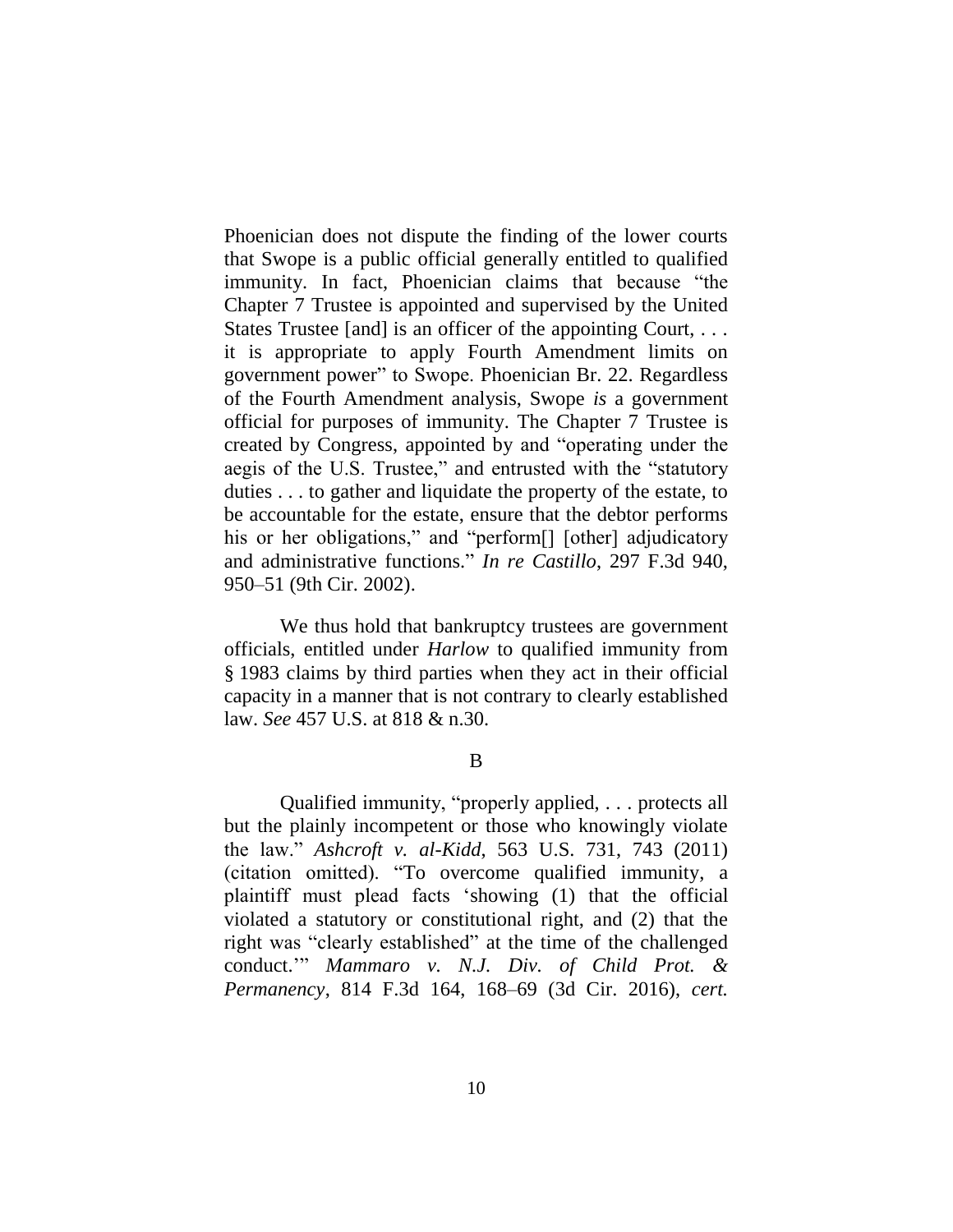*denied*, 137 S. Ct. 161 (2016) (quoting *al-Kidd*, 563 U.S. at 735). And an official's conduct violates clearly established law if "there [is] sufficient precedent at the time of action, factually similar to the plaintiff's allegations, to put defendant on notice that . . . her conduct is constitutionally prohibited." *McLaughlin v. Watson*, 271 F.3d 566, 572 (3d Cir. 2001). Such precedent must come either from the Supreme Court or a "'robust consensus of cases of persuasive authority' in the Court of Appeals." *Mammaro*, 814 F.3d at 169 (quoting *Taylor v. Barkes*, 135 S. Ct. 2042, 2044 (2015) (per curiam)).

In this case, Swope was not plainly incompetent and did not violate clearly established law. We agree with the Bankruptcy Court that there is a "dearth of case law on the topic" of whether a bankruptcy trustee may take control of a building which she is obliged to preserve and which is at imminent risk of destruction or damage, especially in the face of the lack of cooperation by a third-party tenant. *In re J & S Props.*, 545 B.R. at 110.

Rather than point to any case balancing a bankruptcy trustee's duties to preserve the estate under her care in the face of "exigent circumstances" and her duties to a third-party tenant, *id.*, Phoenician cites black-letter Pennsylvania law indicating that self-help eviction is generally impermissible. Because "[s]tate law defines property interests for purposes of procedural due process claims," and Pennsylvania leaseholders are entitled to a trial before being evicted, Phoenician claims that it is clear that "self-help evictions are unlawful in Pennsylvania." Phoenician Br. 20–21 (citing, *e.g.*, *Berman v. City of Philadelphia*, 228 A.2d 189 (Pa. 1967)). Phoenician also argues that since Swope, as trustee of the property, "stands in the shoes of the landlord debtor," Reply Br. 5, 8 (citing *Hays & Co. v. Merrill Lynch, Pierce, Fenner*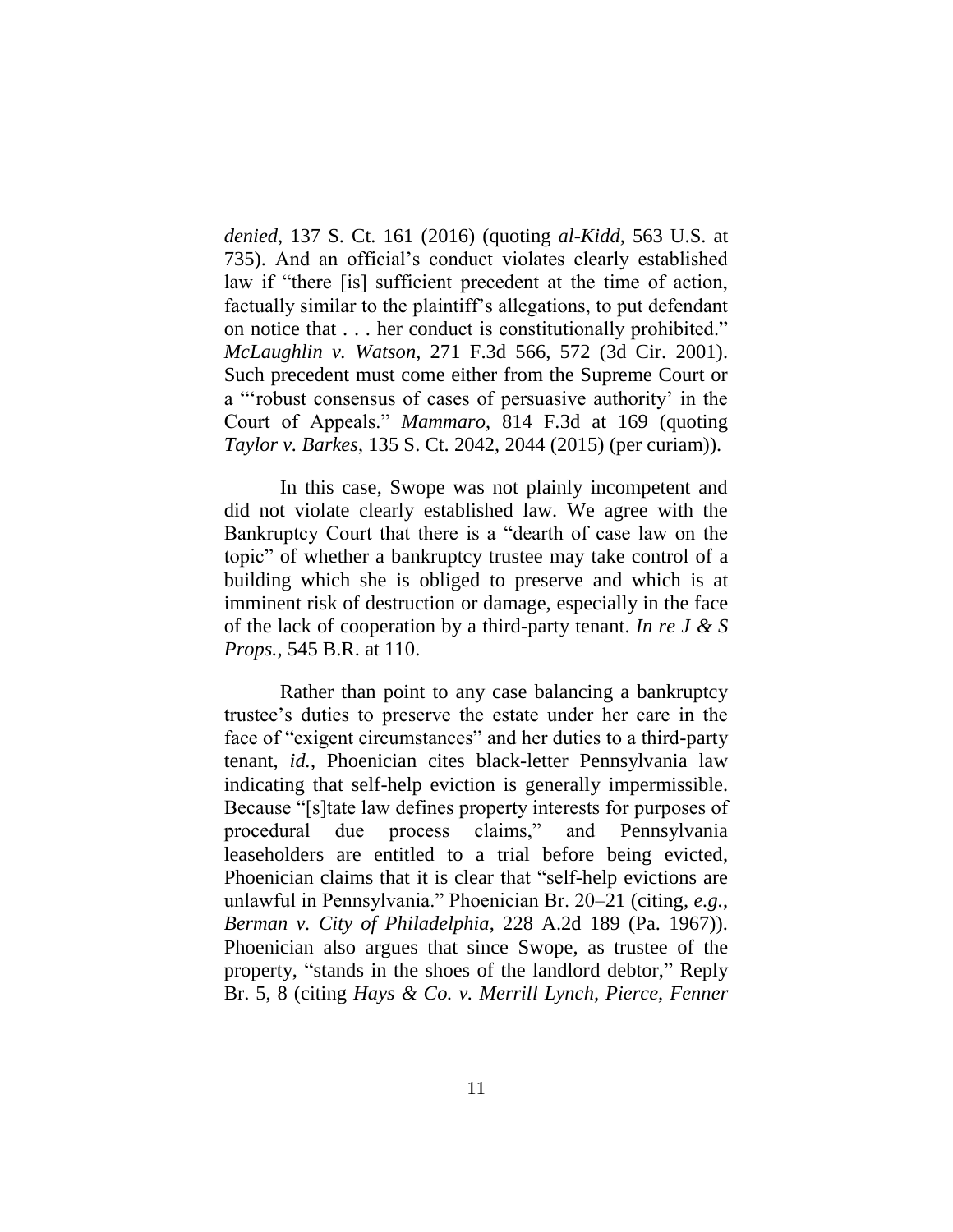*& Smith, Inc.*, 885 F.2d 1149, 1154 (3d Cir. 1989)), and the lease remained operative even after its rejection by the Bankruptcy Court, *id.* at 8 (citing 11 U.S.C. § 365(h)(1)(A)(ii)), she constructively evicted Phoenician without due process when she received the only key to the building after the locks were changed. Phoenician adds that its inability to remove its personal items from the property after the locks were changed effected an impermissible seizure.

Phoenician's thorough review of Pennsylvania law stands in stark contrast to its failure to acknowledge the many duties imposed upon Trustee Swope by federal bankruptcy law. Under 11 U.S.C. § 704, Swope had to safeguard, liquidate, and administer the estate property for the benefit of creditors. Section 704(a) states that the bankruptcy trustee "shall":

> (1) collect and reduce to money the property of the estate for which such trustee serves, and close such estate as expeditiously as is compatible with the best interests of parties in interest;

(2) be accountable for all property received[.]

As the Bankruptcy Court noted, "there is no dispute" that Swope's statutory duties "include protecting and preserving the Estate Property." *In re J & S Props.*, 545 B.R. at 108.

And the events of January 2014 required Swope to act to preserve the estate. Phoenician's inaction caused significant flooding to the debtor's estate and Swope did not have a key to access the building and survey the damage. She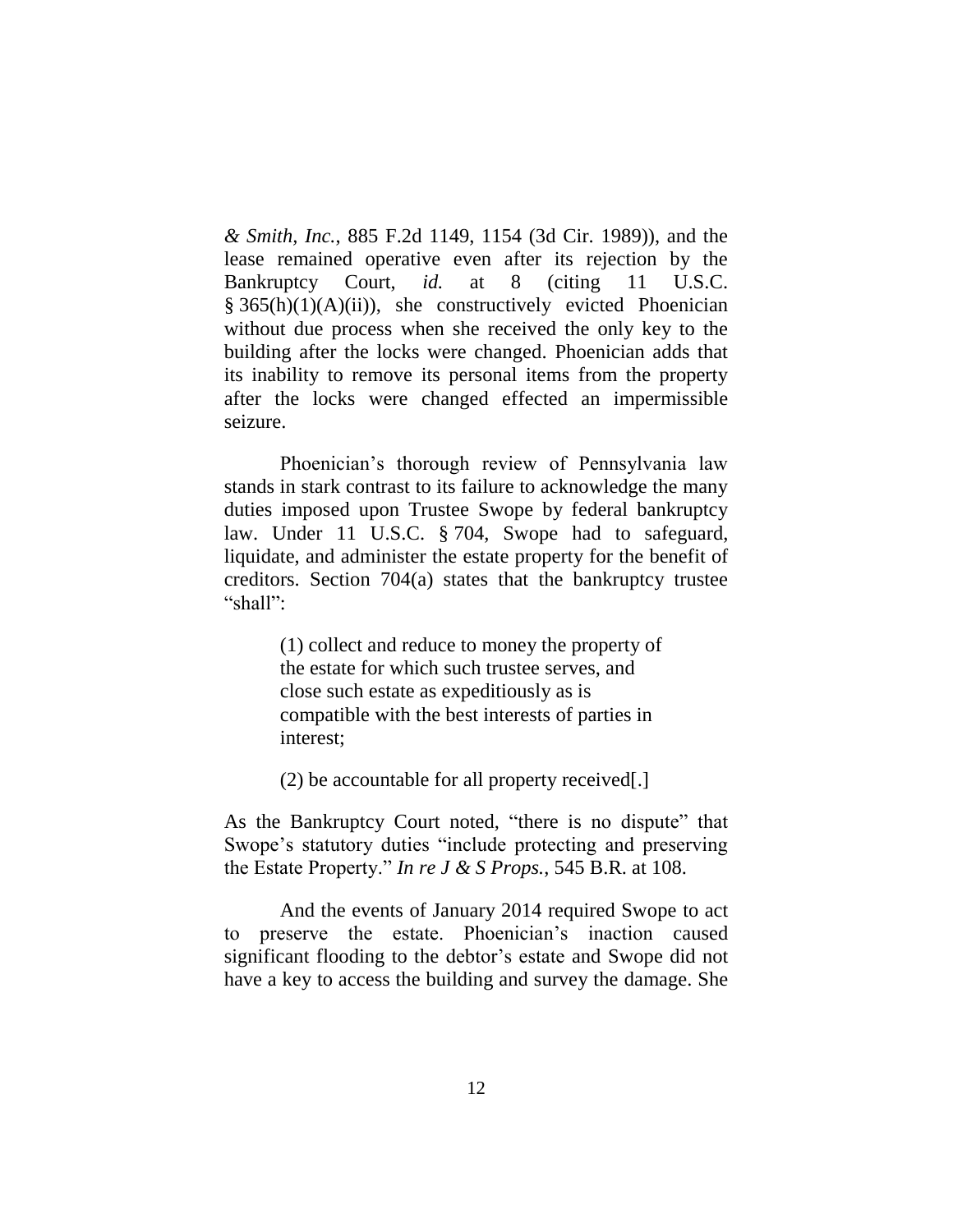accepted the key after the locks had been changed in order to fulfill her duty to preserve the property from further damage. Phoenician points to no case that addressed, much less established, whether such conduct by a trustee amounts to an unconstitutional eviction. In fact, the DOJ's own guidance for bankruptcy trustees notes that for "cases where the property appears to have value for the estate, the trustee must obtain control over the property, which may include changing the locks at the premises . . . ." U.S. Dep't of Justice, Executive Office for U.S. Trustees, *Handbook for Chapter 7 Trustees*, at § 4.C.3.f (applying 11 U.S.C. § 704). The DOJ also notes that trustees "must immediately take all other steps which may be reasonably necessary to preserve the assets." *Id.* Here, the Bankruptcy Court found, and the District Court agreed, that the imminent damage to the estate's largest asset would reasonably lead a trustee in Swope's position to believe that taking control of the property was not only permissible, but statutorily required.

The Supreme Court has cautioned that the question of "objective legal reasonableness" with respect to clearly established precedent should not be applied at too high a level of generality. *Anderson v. Creighton*, 483 U.S. 635, 639 (1987). Phoenician makes that mistake by noting that its rights to due process of law and to be free of illegal seizure are "quite clearly established." *Id.* But the existence of those clearly established rights sheds no light on whether Swope's actions would violate them in the circumstances presented here. *Id.* at 640. The cases Phoenician cites do not approach the level of specificity required for clearly established law. For example, several of those cases have nothing to do with bankruptcy trustees, *see Soldal v. Cook Cty.*, 506 U.S. 56 (1992); *Bd. of Regents of State Colls. v. Roth*, 408 U.S. 564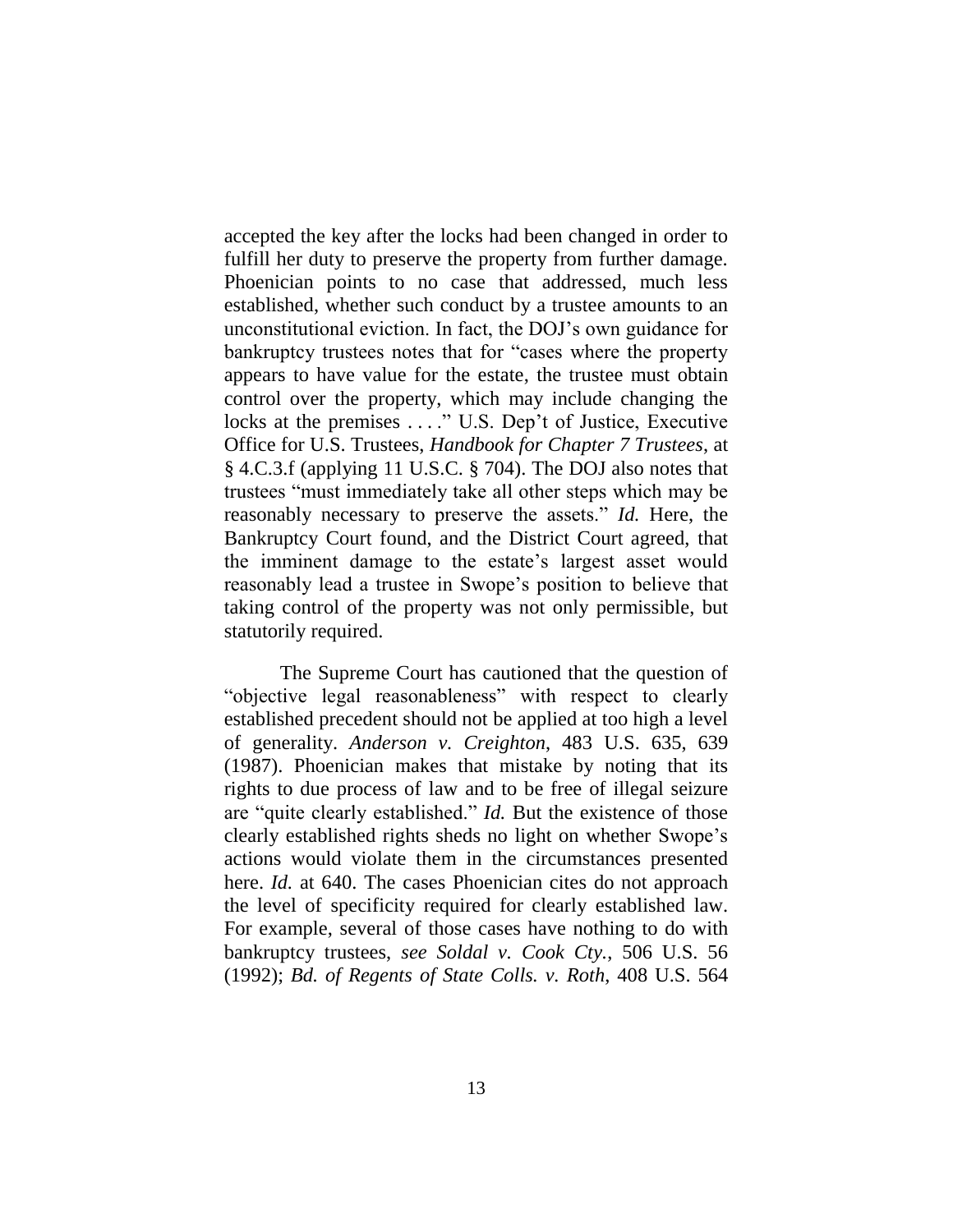(1972); *Ruiz v. New Garden Twp.*, 376 F.3d 203 (3d Cir. 2004), and the one case that does involve a trustee has nothing to do with a potential conflict between a landlord's duties under state law and a trustee's duty to preserve estate property under federal law. *See Beard v. Braunstein*, 914 F.2d 434 (3d Cir. 1990).

None of the cases upon which Phoenician relies involved a trustee attempting to preserve assets of an estate under her care in the face of past and future damage to those assets. And considering Phoenician's lack of cooperation by giving Swope a key that only opened the outer door, its refusal "to keep the property adequately heated," and its failure to meet at the property and maintain insurance, App. 397, there is no law that clearly establishes the unlawfulness of Swope's actions. Accordingly, we agree with the lower courts that "Swope, in accordance with her duties as the trustee, took appropriate action to administer and preserve the Estate Property." *Phoenician Mediterranean Villa*, 554 B.R. at 756–57. This conclusion is fatal to Phoenician's appeal.

It strains credulity to suggest, as Phoenician does, that "every reasonable official would have understood that what" Swope did constituted an impermissible eviction that violated due process. *al-Kidd*, 563 U.S. at 741 (internal quotation marks and citation omitted). "[W]here an official's duties legitimately require action in which clearly established rights are not implicated, the public interest may be better served by action taken 'with independence and without fear of consequences.'" *Harlow*, 457 U.S. at 819 (citation omitted); *see also Pearson v. Callahan*, 555 U.S. 223, 231 (2009). The circumstances of this case required Swope to act quickly to preserve the estate and she did so in a manner not contrary to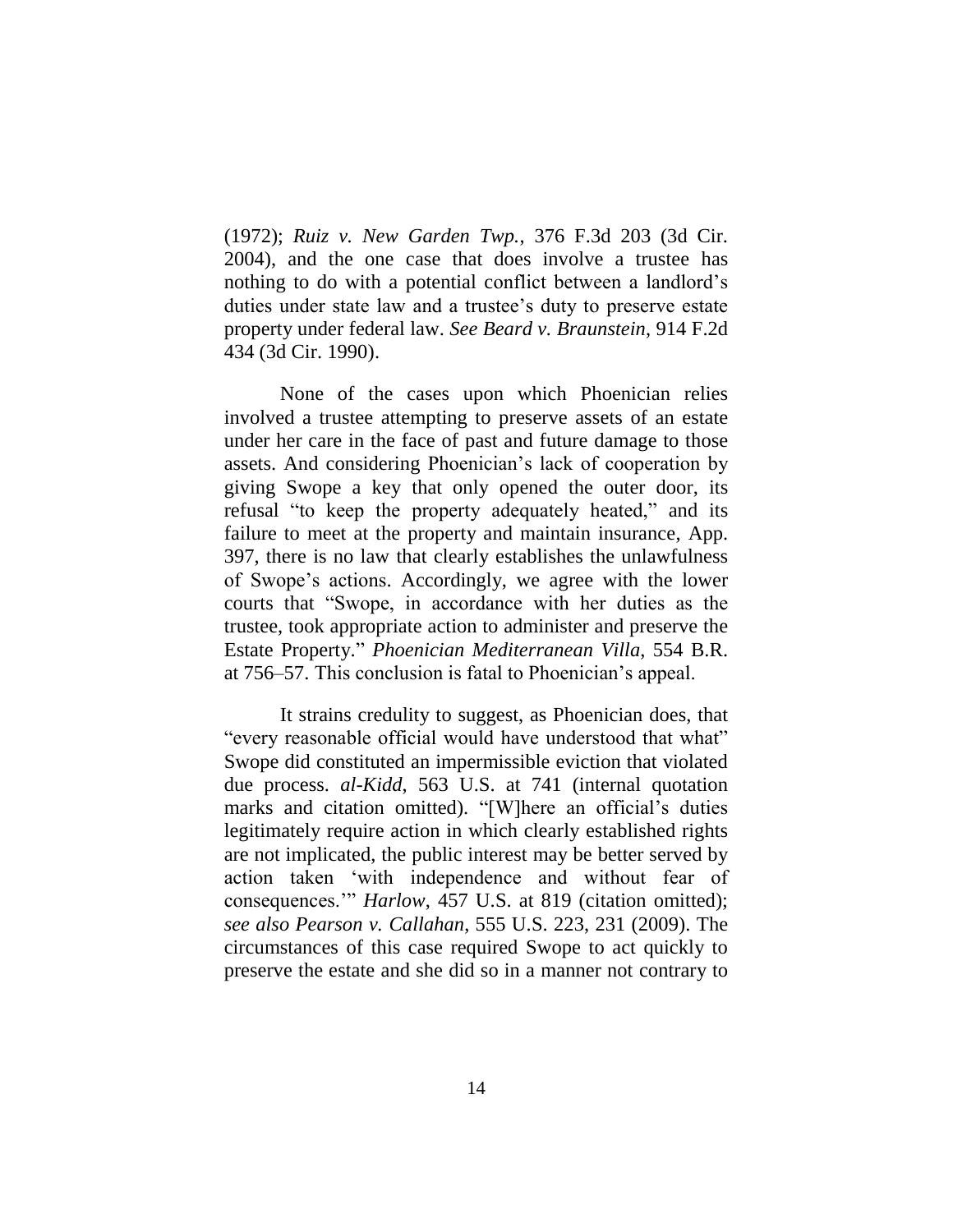law. Accordingly, she should not be subject to suit for her actions.<sup>4</sup>

C

Phoenician's two remaining counterarguments are also unavailing. It first argues that the fact that Swope "filed her emergency motion for turnover and possession shortly after ... . lock[ing] the Phoenician out of the restaurant" (she got the key to the new locks on January 16 and filed on the same day) should be interpreted as an admission by Swope that a reasonable trustee would know she needed a court order for possession before accepting the new key. Phoenician Br. 26. This logic is faulty and would lead to undesirable outcomes. There are several other reasons Swope may have sought the Bankruptcy Court's permission for these actions. As Swope argued, that a trustee seeks to have "her action ratified by a court, out of an abundance of caution, does not mean that she acts improperly" if she acts before the court could respond. Swope Br. 27. In this case, Swope claims she sought the emergency court order as quickly as possible, and accepted the new keys from the debtor only "because of the emergency need to preserve the estate's largest asset" from water and other damage. *Id.*

The Amici explain that bankruptcy trustees often seek post hoc court approval to ratify quick actions they take to preserve an estate based on exigent circumstances. If we were

 $\overline{a}$ 

<sup>4</sup> Because we hold that Swope is entitled to qualified immunity, we need not address her contention that she is entitled to absolute quasi-judicial immunity for the actions she took before the Bankruptcy Court's February 7, 2014 Order.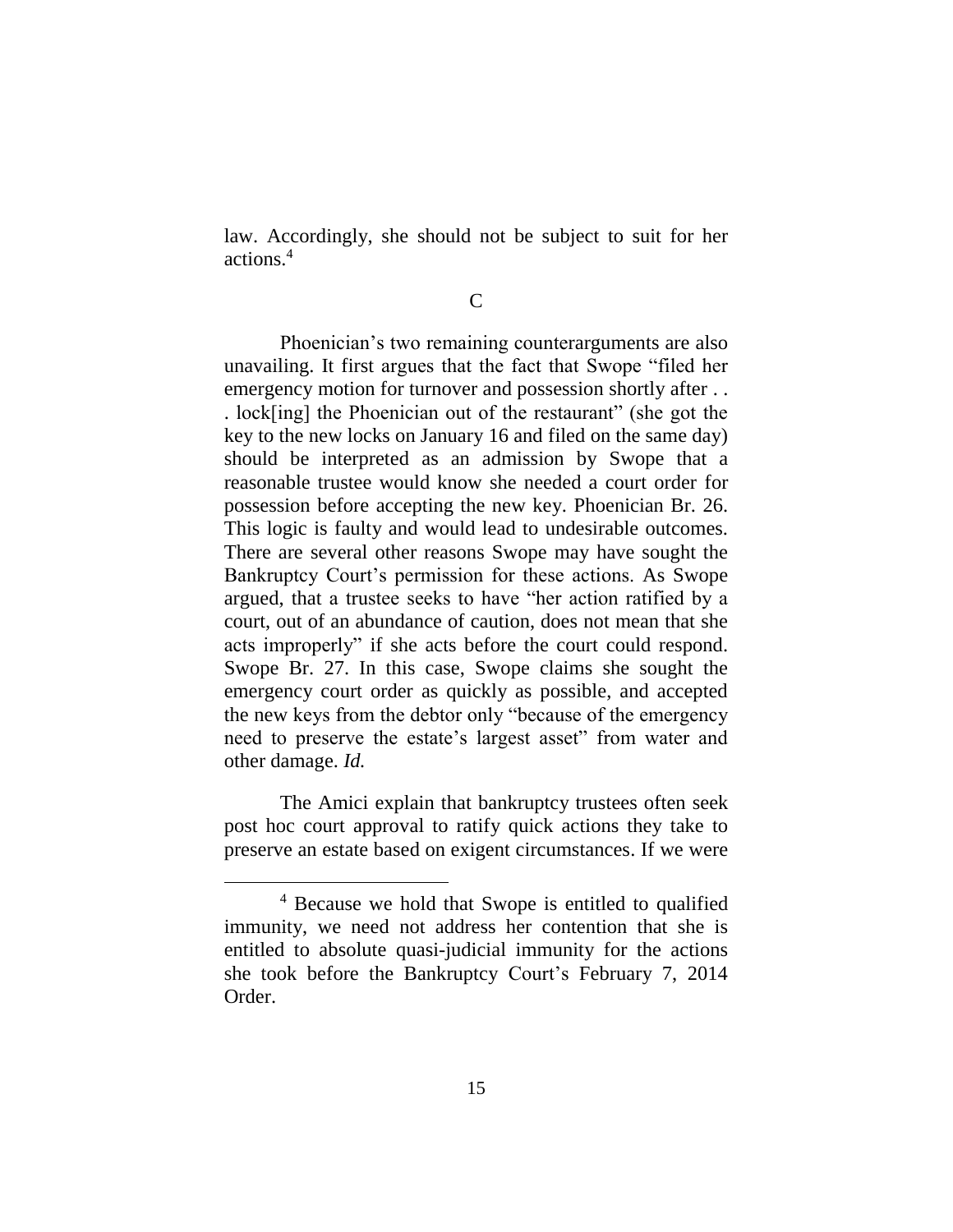to interpret this practice as an admission of wrongful behavior, it would upend years of custom and impair the ability of trustees to protect estates or encourage them to refrain from seeking court supervision of their actions. We eschew such undesirable results.

Phoenician also claims that Swope "gave up her qualified immunity when she testified at the hearing on Phoenician's request for a temporary restraining order." Phoenician Br. 28. According to Phoenician, because "Trustee Swope never raised her immunity from suit at [the] hearing" on January 24, 2014, and instead "testified at that hearing with regard to the specific facts of the lockout," she waived her right to claim immunity later. Phoenician Br. 22.

It does not appear that Phoenician raised this argument in either the Bankruptcy Court or the District Court, *see* Swope Br. 26 (citing docket), so it is forfeited. *See United States v. Joseph*, 730 F.3d 336, 341–42 (3d Cir. 2013). In any event, the claim that Swope waived her immunity is not supported by legal authority. She was not put on notice as to any clear illegality at the emergency hearing; quite to the contrary, the Bankruptcy Court rejected Phoenician's motion for an injunction and temporary restraining order after holding that Phoenician did not establish a likelihood of success on the merits. Moreover, Swope was not required to assert her right to qualified immunity at the January 24, 2014 hearing since it was not a trial on the merits of Phoenician's damages claims against Swope. The hearing was to adjudicate Phoenician's motion for equitable relief and Swope's emergency motion for control over the property. As such, there is no colorable argument of waiver here.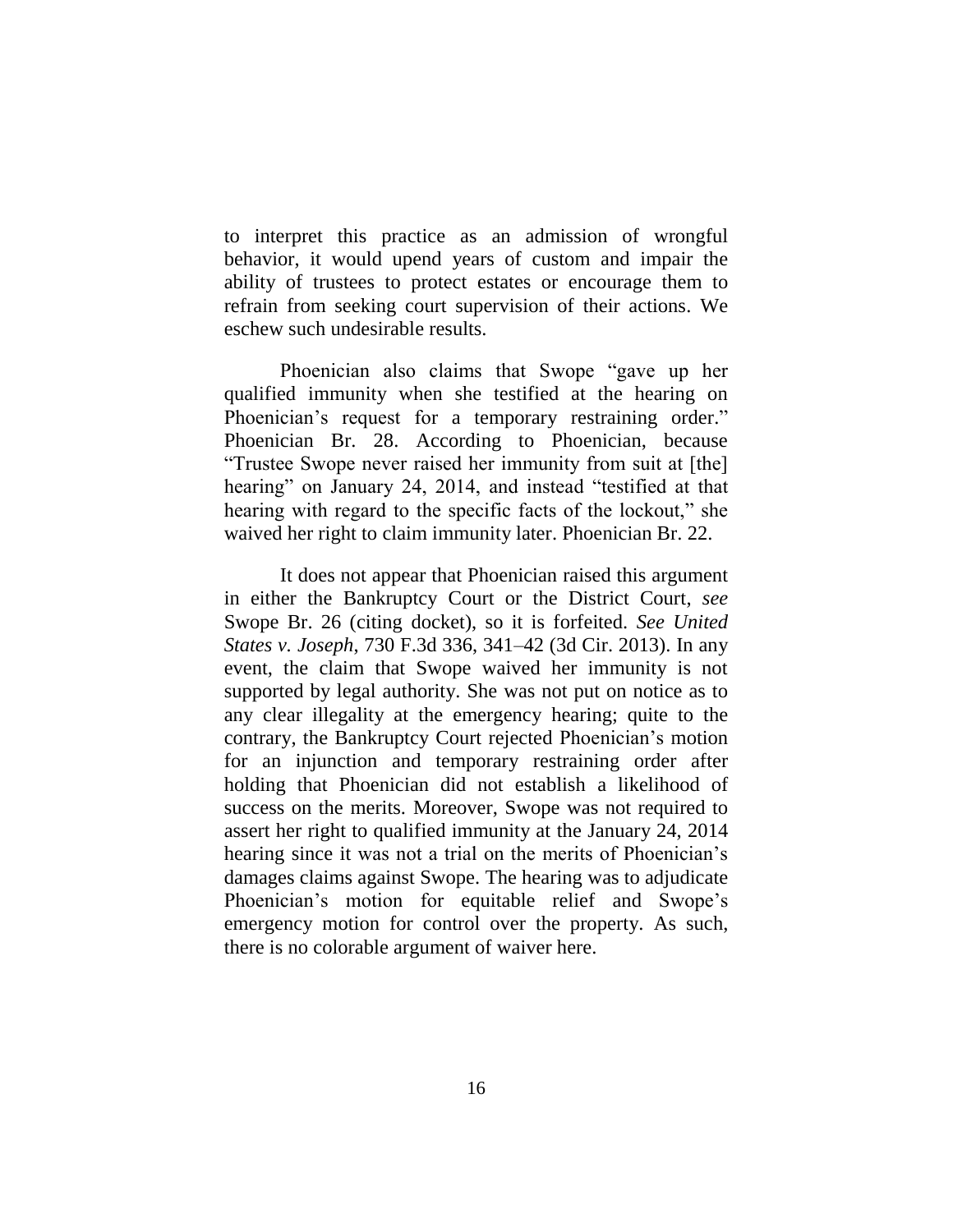For the reasons stated, we will affirm the order of the District Court affirming the order of the Bankruptcy Court.

IV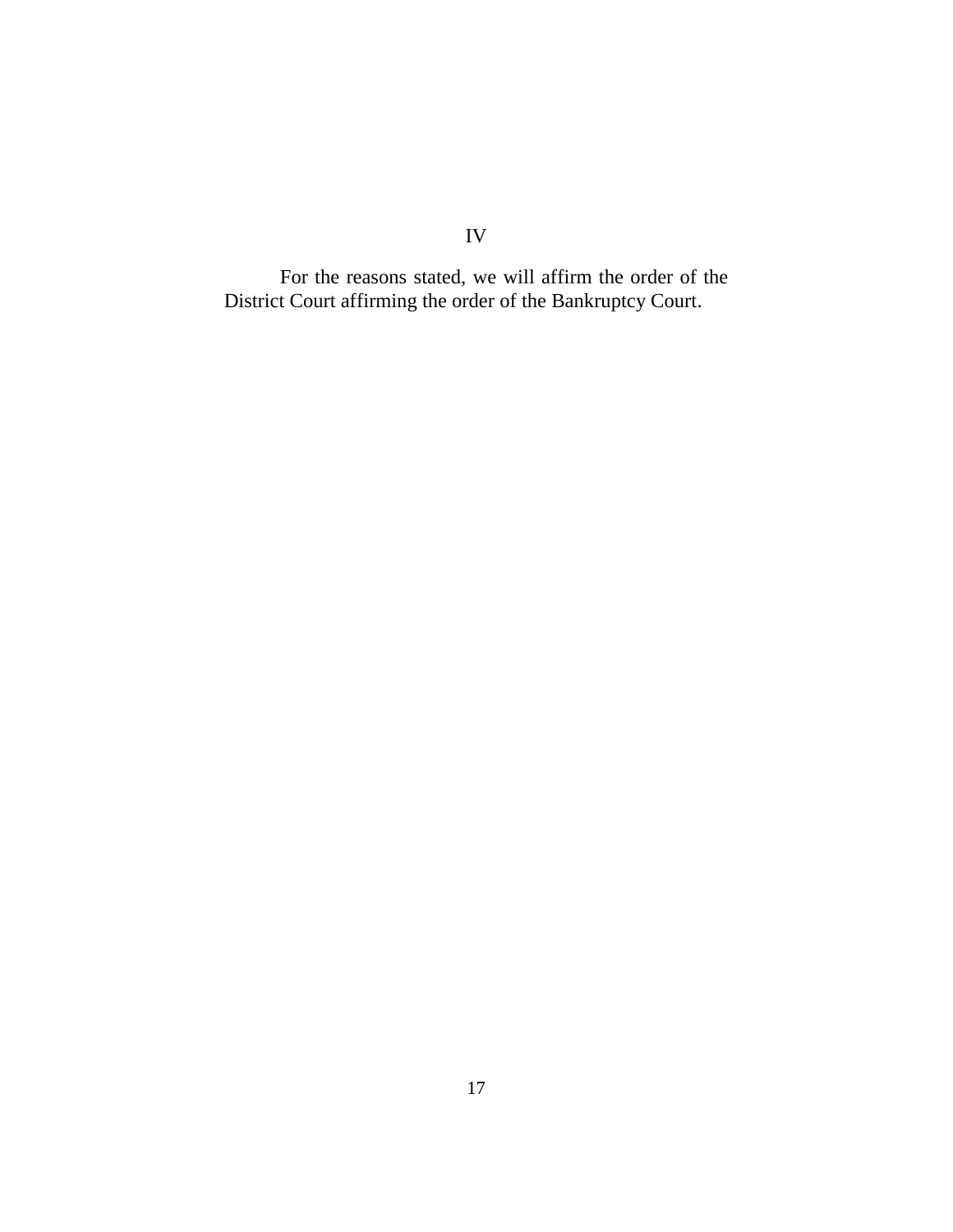### IN RE: J & S PROPERTIES, LLC, Debtor

## PHOENICIAN MEDITERRANEAN VILLA,

LLC, Appellant

v.

LISA M. SWOPE, Esquire, Trustee of the Bankruptcy Estate of J & S Properties LLC; JAMES FOCHT; J & S PROPERTIES, LLC

No. 16-3366

#### FISHER, *Circuit Judge*, concurring in the judgment.

Bankruptcy trustees play a role in our federal judicial system rooted in centuries of Anglo-American bankruptcy law. Like their predecessors, modern-day trustees perform functions that are essential to the judiciary's orderly disposition of a bankrupt's estate. I would hold that the Chapter 7 bankruptcy trustee in this case (hereinafter Trustee) is immune from suit on the basis of quasi-judicial immunity. I therefore agree with the majority that the judgment of the District Court should be affirmed. In this separate opinion, I explain why, in my view, the doctrine of qualified immunity upon which the majority rests its decision is not properly before this Court, and then set forth my conclusion that the Trustee should be accorded quasi-judicial immunity.

I

Qualified immunity protects government officials "from liability for civil damages insofar as their conduct does not violate clearly established statutory or constitutional rights of which a reasonable person would have known." *Harlow v. Fitzgerald*, 457 U.S. 800, 818 (1982). "The presumption is that qualified rather than absolute immunity is sufficient to protect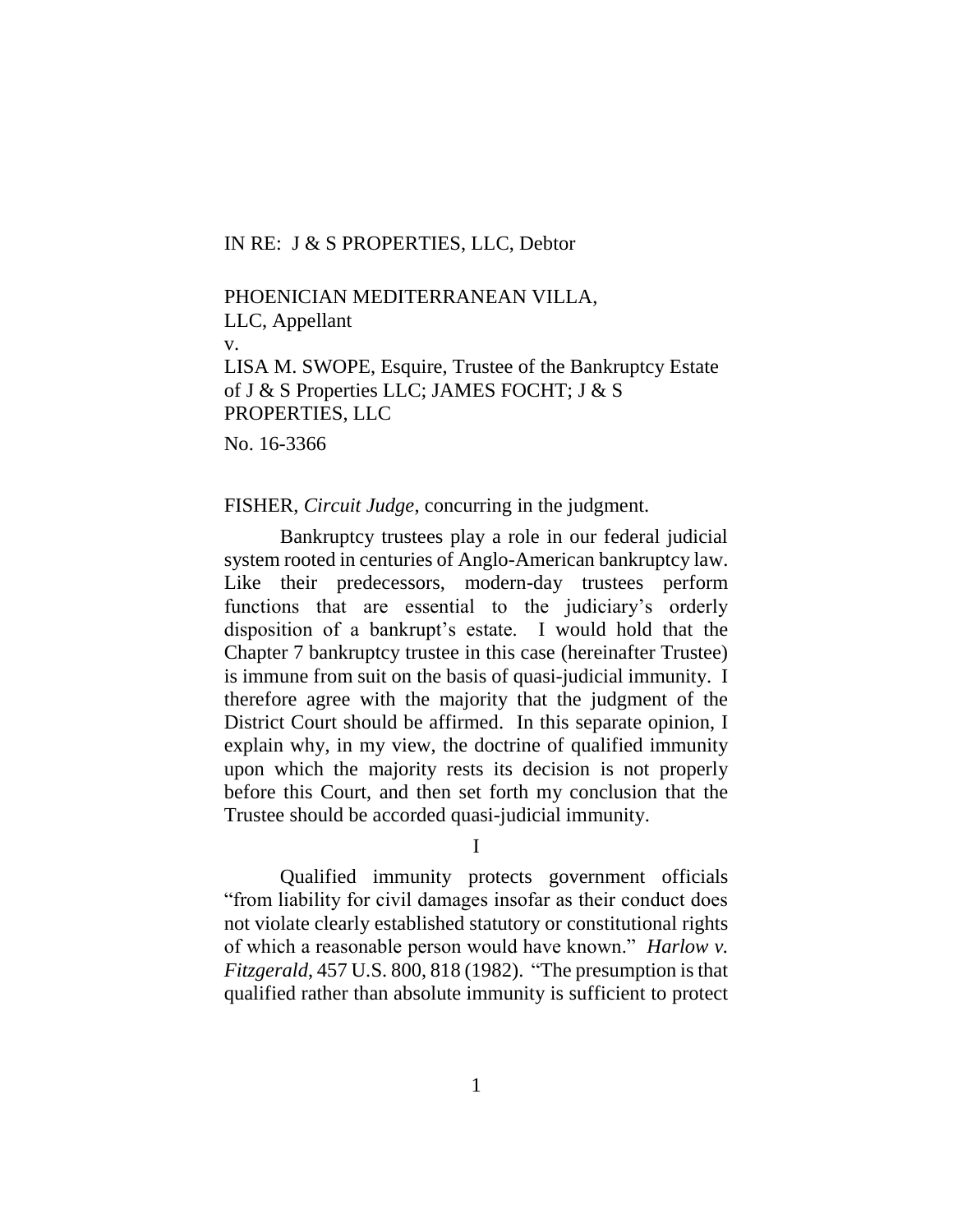government officials in the exercise of their duties." *Burns v. Reed*, 500 U.S. 478, 486-87 (1991). The Supreme Court has thus admonished that the extension of absolute immunity should be "quite sparing" and not extended "any further than its justification would warrant." *Id.* at 487.

It is my respectful submission, however, that the Trustee's *Harlow* qualified immunity defense is not adequately preserved for our consideration. Qualified immunity "is an affirmative defense that must be pleaded by a defendant official." *Harlow*, 457 U.S. at 815. The Supreme Court has therefore long held that "the burden of pleading it rests with the defendant." *Gomez v. Toledo*, 446 U.S. 635, 640 (1980) (citing Fed. R. Civ. P. 8(c)); *see also Crawford-El v. Britton*, 523 U.S. 574, 595 (1998); *Thomas v. Independence Twp.*, 463 F.3d 285, 293 (3d Cir. 2006). As the majority recognizes, the Trustee failed to invoke *Harlow* qualified immunity before the Bankruptcy Court. Quasi-judicial immunity is the only defense she pleaded. While our cases permit a defendant to "raise qualified immunity as a defense at trial," *Sharp v. Johnson*, 669 F.3d 144, 168 (3d Cir. 2012), we have not allowed a defendant to raise *Harlow* qualified immunity for the first time on appeal. And understandably so, since the Supreme Court has rejected efforts by courts to alter established rules of procedure in immunity cases. *See Crawford-El*, 523 U.S. at 594-97; *Johnson v. Jones*, 515 U.S. 304, 317-18 (1998); *Leatherman v. Tarrant Cty. Narcotics Intelligence & Coordination Unit*, 507 U. S. 163, 164-69 (1993); *Gomez*, 446 U.S. at 639-40.

As I read the opinions of the Bankruptcy Court and the District Court, neither decided this case on the basis of *Harlow* qualified immunity. The Bankruptcy Court's opinion does not cite any *Harlow* qualified immunity cases. And while the District Court did reference *Harlow*'s standard once, that brief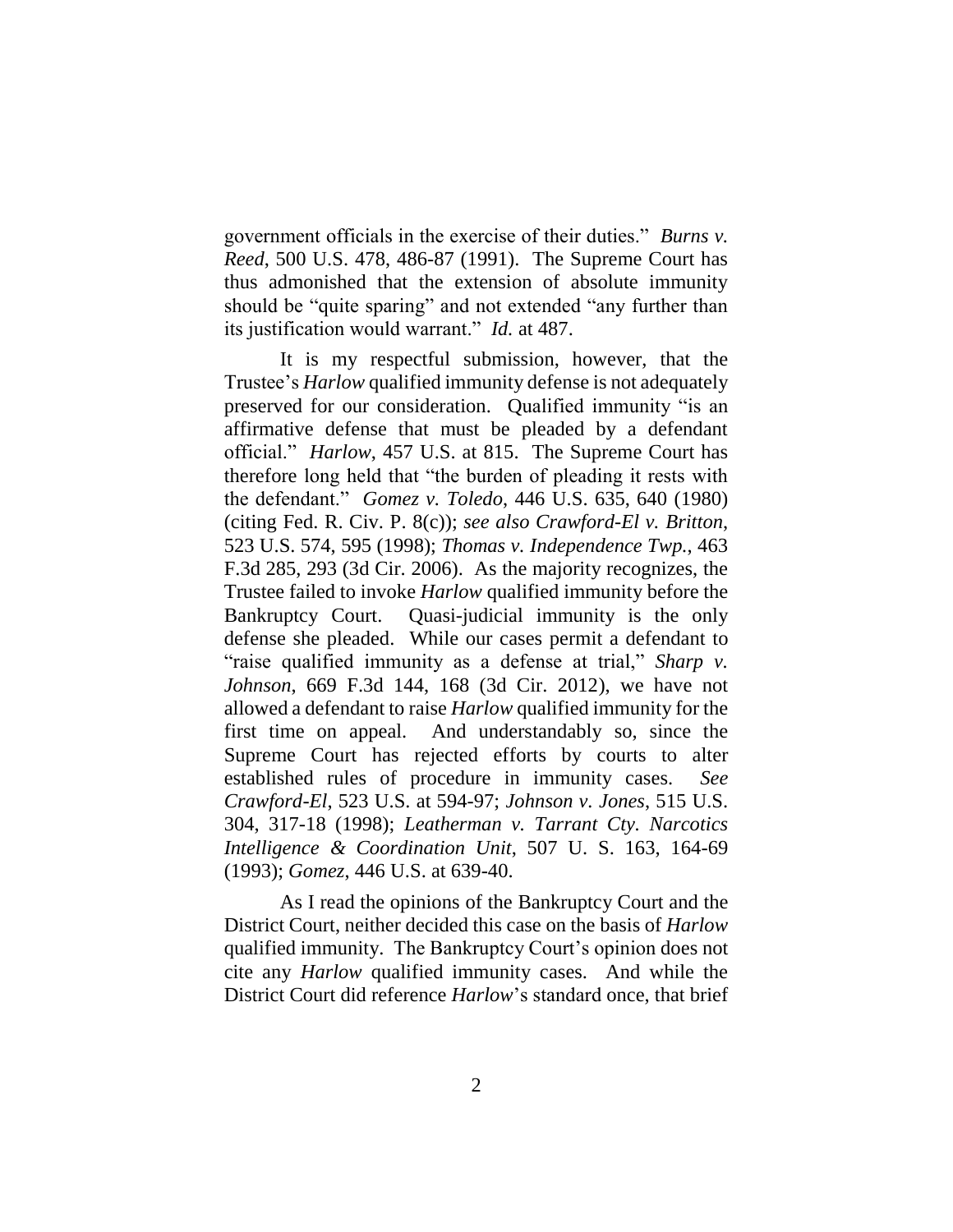mention appears only in the court's description of Phoenician's arguments on appeal. *See* 554 B.R. 747, 755 (W.D. Pa. 2016) ("[Phoenician] argues that Trustee Swope is not entitled to qualified immunity because she violated its clearly established rights and because a reasonable Chapter 7 [t]rustee would have believed that evicting [Phoenician] from the restaurant without a court order violated its Fourth Amendment rights and deprived it of procedural due process."). The District Court instead cited two quasi-judicial immunity decisions—*Antoine v. Byers & Anderson, Inc.*, 508 U.S. 429 (1993), and *In re Castillo*, 297 F.3d 940 (9th Cir. 2002)—for the proposition that such immunity "is historically accorded to trustees." 554 B.R. at 756. Though the Bankruptcy Court and District Court each stated that the Trustee "is entitled to qualified rather than absolute immunity" because she "did not act pursuant to a court order," *id.*; *see* 545 B.R. 91, 113-14 (Bankr. W.D. Pa. 2015), that proposition simply refers to the fact that quasijudicial immunity can at times be qualified rather than absolute. *See* 6 *Collier on Bankruptcy* ¶ 704.04[1], p. 704-13 (Alan N. Resnick & Henry J. Sommer eds., 16th ed. 2017) ("Trustees who act within the scope of the authority and discretion that they are given have been held entitled to quasijudicial immunity, and to the extent that they are executing orders of the court, they have been held entitled to absolute immunity.") (footnote omitted).

That quasi-judicial immunity can be qualified does not mean that *Harlow* qualified immunity is at issue. Unlike quasijudicial immunity, *Harlow* qualified immunity is a contemporary doctrine. In *Harlow* the Supreme Court "completely reformulated qualified immunity along principles not at all embodied in the common law, replacing the inquiry into subjective malice so frequently required at common law with an objective inquiry into the legal reasonableness of the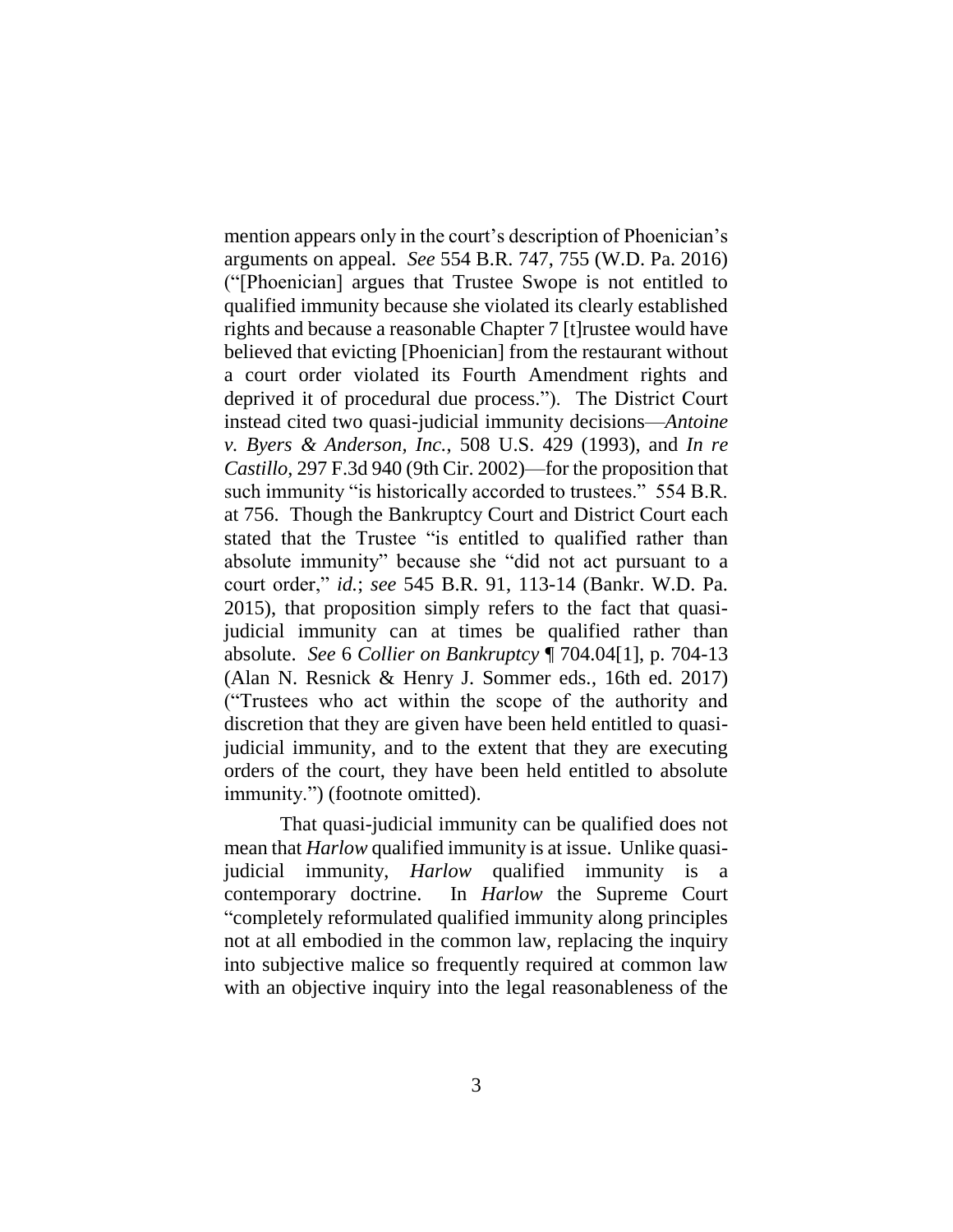official action." *Anderson v. Creighton*, 483 U.S. 635, 645 (1987). While quasi-judicial immunity is rooted in the common law, *see infra* Part II, *Harlow* qualified immunity is not. A distinction between the two doctrines exists and it should be observed.

Because neither the Bankruptcy Court nor the District Court decided this case on the basis of *Harlow* qualified immunity, the issue is not properly before us. Like the Supreme Court, we are "a court of review, not first view." *Cutter v. Wilkinson*, 544 U.S. 709, 718 n.7 (2005); *see Wood v. Milyard*, 566 U.S. 463, 473 (2012) ("[A]ppellate courts ordinarily abstain from entertaining issues that have not been raised and preserved in the court of first instance."). This precept applies as well in bankruptcy cases. Our precedent instructs district courts to follow "the general rule that when a party fails to raise an issue in the bankruptcy court, the issue is waived and may not be considered . . . on appeal." *In re Kaiser Grp. Int'l Inc.*, 399 F.3d 558, 565 (3d Cir. 2004). I would therefore not absolve the Trustee of her obligation to raise *Harlow* qualified immunity before the Bankruptcy Court.

II

Whether or not the Trustee sufficiently preserved her *Harlow* qualified immunity defense, I believe this case should be decided based on the historical tradition of according quasijudicial immunity to bankruptcy trustees sued by third parties for actions taken within the scope of their official duties.

It has long been understood that the various immunities from suit possessed by public officials at common law in 1871, the year Congress passed 42 U.S.C. § 1983, are retained in suits against state officials under that statute. *See, e.g.*, *Tenney v. Brandhove*, 341 U.S. 367, 376 (1951); *Rehberg v. Paulk*, 566 U.S. 356, 361-62 (2012). The availability and scope of these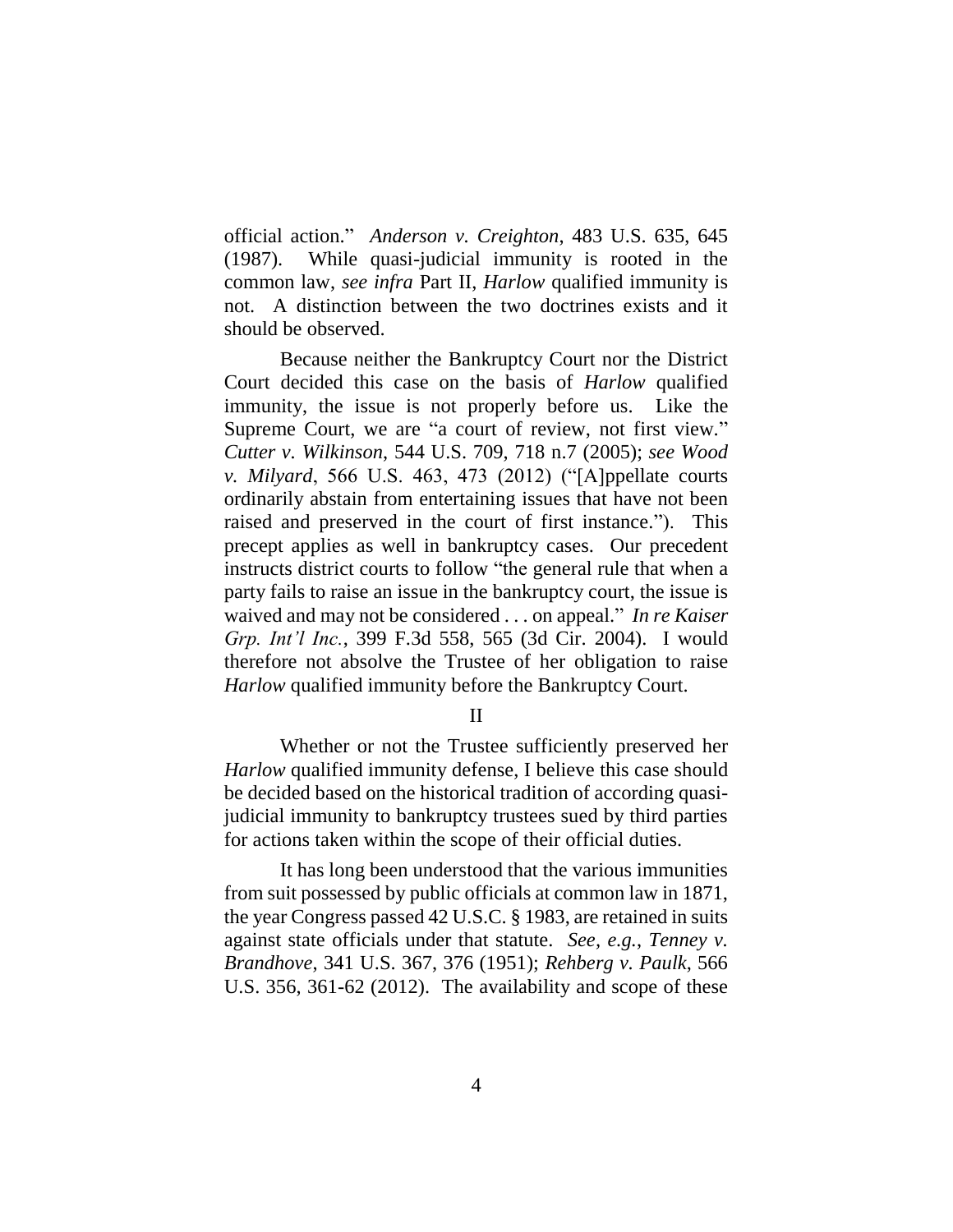immunities is the same in actions brought against federal officials under *Bivens v. Six Unknown Fed. Narcotics Agents*, 403 U.S. 388 (1971). *See Butz v. Economou*, 438 U.S. 478, 503-04 (1978). Among the immunities firmly established in the common law is the absolute immunity judges enjoy for actions when carrying out their judicial functions. *See Bradley v. Fisher*, 80 U.S. (13 Wall.) 335, 347 (1872) (Describing judicial immunity as "the settled doctrine of the English courts for many centuries" that "has never been denied . . . in the courts of this country."). Pre-1871 common-law courts also extended quasi-judicial immunity to public servants performing "official acts involving policy discretion but not consisting of adjudication." *Burns*, 500 U.S. at 500 (Scalia, J., concurring in the judgment in part and dissenting in part).

In *Antoine v. Byers & Anderson*, *supra*, the Supreme Court adopted a two-step approach for determining when quasi-judicial immunity attaches to the acts of officials other than judges who are involved in the judicial process. First, "[i]n determining which officials perform functions that might justify full exemption from liability," courts must undertake "a considered inquiry into the immunity historically accorded the relevant official at common law and the interests behind it." *Antoine*, 508 U.S. at 432 (internal quotation marks omitted). Next, courts must "consider whether judges, when performing that function, were themselves entitled to absolute immunity." *Id.* at 435. Stated differently, "judicial immunity is extended to officials other than judges" when "their judgments are functionally comparable to those of judges—that is, because they, too, 'exercise discretionary judgment' as part of their function." *Id.* at 436 (brackets omitted) (quoting *Imbler v. Pachtman*, 424 U.S. 409, 423 n.20 (1976)). This approach accords with the "'touchstone'" for the applicability of judicial immunity, namely, "'the performance of the function of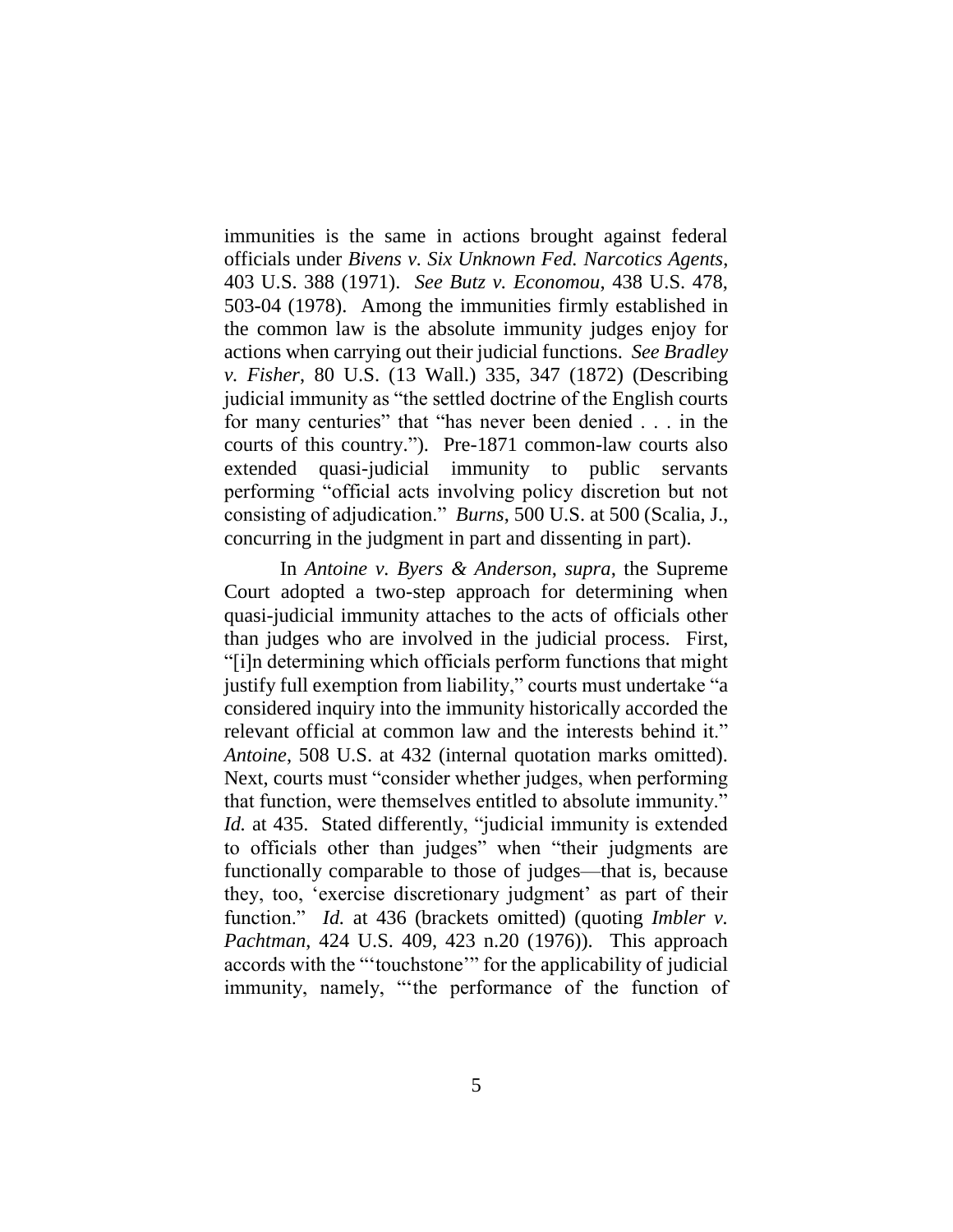resolving disputes between parties, or of authoritatively adjudicating private rights.'" *Id.* at 435-36 (quoting *Burns*, 500 U.S. at 500 (opinion of Scalia, J.)). And while *Antoine*'s functional approach "is tied to the common law's identification of the functions that merit the protection of absolute immunity," the Supreme Court's precedents "have not mechanically duplicated the precise scope of the absolute immunity that the common law provided to protect those functions." *Rehberg*, 566 U.S. at 364.

Applying the analytical framework set forth in *Antoine*, Chapter 7 bankruptcy trustees should be accorded quasijudicial immunity for actions taken within the scope of their duties that are necessary to the bankruptcy court's adjudication of a debtor's estate. The bankruptcy trustees of today perform quasi-judicial functions that trace back to their sixteenthcentury English predecessors. England's first bankruptcy laws were passed in 1542 and 1570. *See* 34 & 35 Hen. 8 c. 4 (1542- 43); 13 Eliz. c. 7 (1570). The latter statute "filled out the basic parameters of the English bankruptcy system . . . and remained in effect until the time of the American Revolution." Charles Jordan Tabb, *The History of the Bankruptcy Laws in the United States*, 3 Am. Bankr. Inst. L. Rev. 5, 8 (1995). In addition to naming acts of bankruptcy, the law vested in the Lord Chancellor "power to appoint, by commission of the great seal, certain persons to exercise the powers of the Chancellor over the person and property of the bankrupt." 8 William S. Holdsworth, *A History of English Law* 470 (3d ed. 1922). These commissioners "had substantial powers, originally akin to a combination of today's trustee and bankruptcy judge." Tabb, *supra*, at 8. They supervised a process that "mirrored a modern straight liquidation case" wherein they would perform "normal trustee-like activities of collecting, liquidating, and distributing the debtor's property to creditors, and more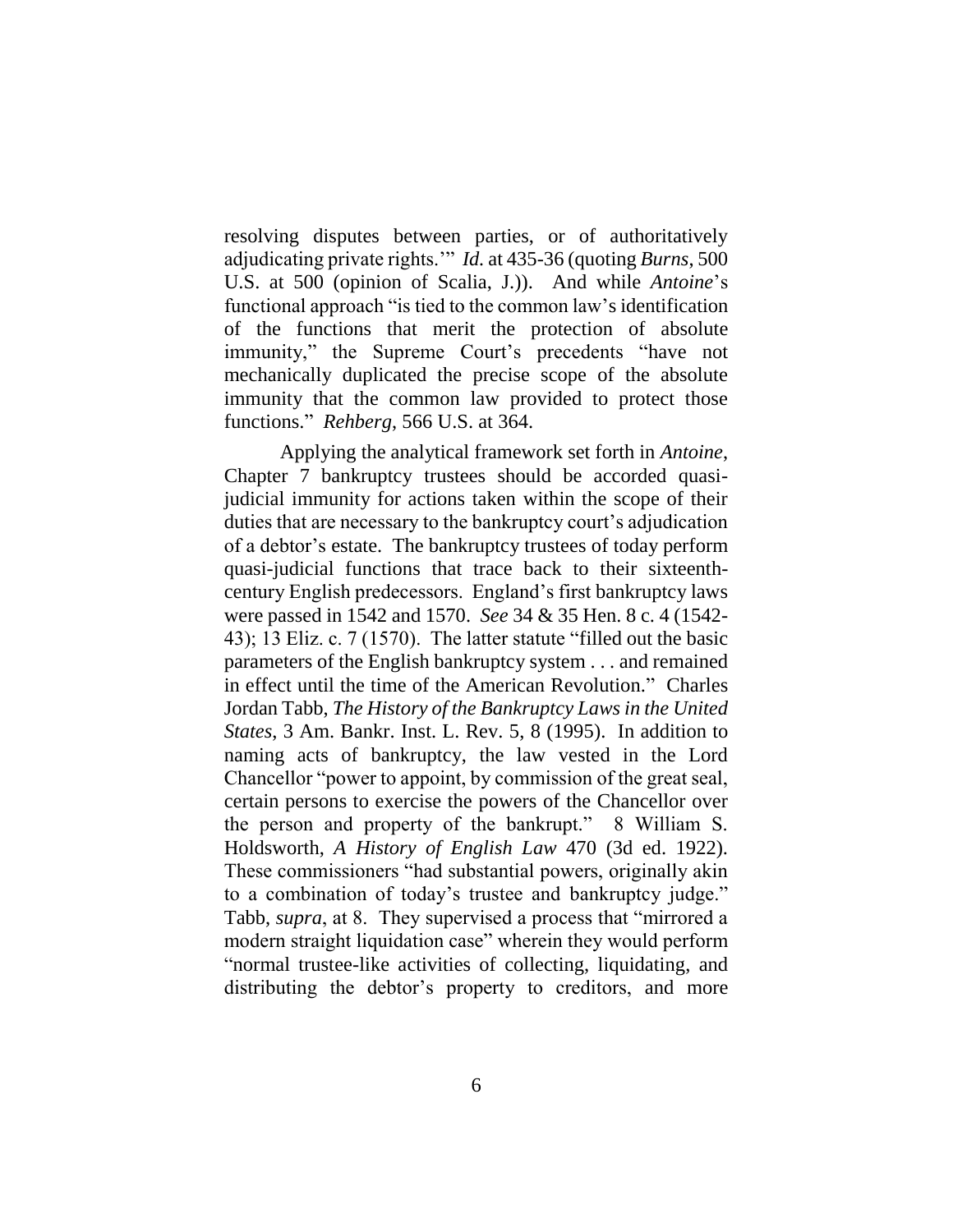traditional judicial activities, such as seizing property, summoning persons to appear before them, and committing people to prison." *Id.* at 8-9. A statute of 1707, 4 Anne c. 17, delegated these trustee-like duties to assignees—so-called because they were assigned the bankrupt's property. *See also Central Va. Community College v. Katz*, 546 U.S. 356, 370 (2006) (observing that English bankruptcy assignees were "the 18th-century counterparts of today's bankruptcy trustees").

Early American bankruptcy law followed the English system in many respects. Though the Framers gave Congress the power to "establish . . . uniform Laws on the subject of Bankruptcies throughout the United States," U.S. Const. art I, § 8, cl. 4, no permanent bankruptcy legislation existed until 1898. Temporary legislation was in place, however, from 1800 to 1803, from 1841 to 1843, and from 1867 to 1878, each passed in the wake of a major financial panic. At every step of the way, Congress retained the three-part English model: bankruptcy jurisdiction was placed in the district courts, those courts appointed commissioners (called "registers" in the 1867 Act and "referees" in the 1898 Act) to assist the judges in executing their duties, and assignees would perform functions critical to the liquidation and distribution of the bankruptcy estate. *See* Act of Apr. 4, 1800, ch. 19, 2 Stat. 19 (repealed 1803); Act of Aug. 19, 1841, ch. 9, 5 Stat. 440 (repealed 1843); Act of Mar. 2, 1867, ch. 176, 14 Stat. 517 (repealed 1878); Act of July 1, 1898, ch. 541, 30 Stat. 544 (repealed 1978).

Another antecedent to the modern-day bankruptcy trustee can be found in the equity receivership commonly used during the late nineteenth and early twentieth centuries to assist with corporate reorganizations, especially with regard to struggling railroads. *See* Tabb, *supra*, at 21-22. As this Court has previously recognized, "[a] bankruptcy trustee is the 'statutory successor to the equity receiver' and 'just like an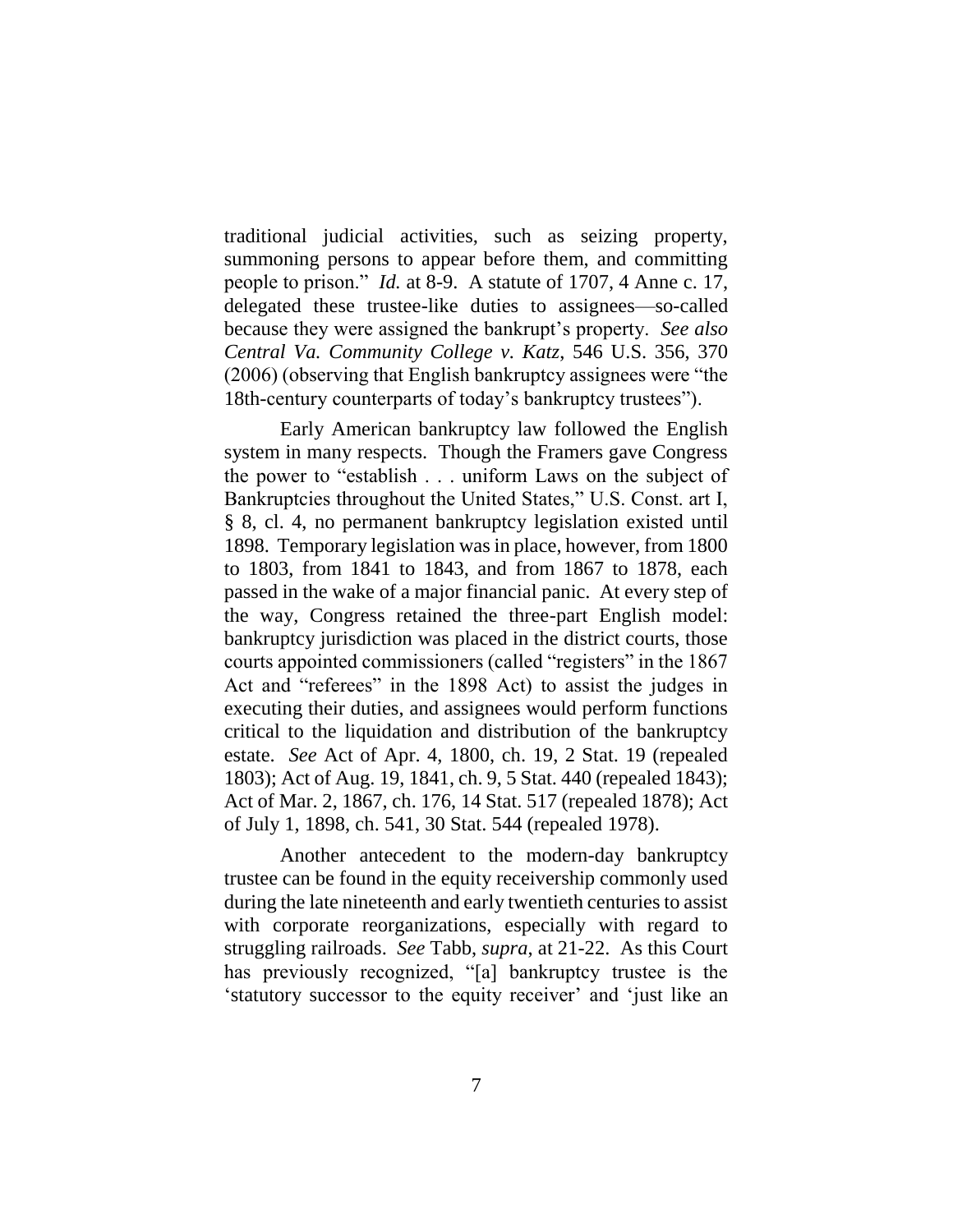equity receiver, a trustee in bankruptcy is working in effect' for the court overseeing the bankruptcy proceeding, 'administering property that has come under the court's control by virtue of the Bankruptcy Code.'" *In re VistaCare Grp., LLC*, 678 F.3d 218, 229 (3d Cir. 2012) (brackets omitted) (quoting *In re Linton*, 136 F.3d 544, 545 (7th Cir. 1998)). So to the extent equity receivers and nineteenth century assignees performed duties that required the exercise of discretionary judgment to assist courts in adjudicating bankruptcy-related disputes, they would have enjoyed quasi-judicial immunity from suit under the common law.

The courts of appeals have uniformly held that the procedural and substantive immunities of equity receivers at common law carried over to the bankruptcy trustees of today. Thus, there is considerable acknowledgment that the common law procedural immunity known as the "*Barton* doctrine," *see Barton v. Barbour*, 104 U.S. 126, 128-29 (1881), whereby an equity receiver could not be sued without leave of the court that appointed him, applies to the present-day bankruptcy trustee. *See In re VistaCare Grp.*, 678 F.3d at 232; *Carroll v. Abide*, 788 F.3d 502, 505 n.12 (5th Cir. 2015) (collecting cases from ten circuits). Among the rationales courts have articulated in favor of the *Barton* doctrine is the "strong interest" "the court that appointed the trustee has . . . in protecting him from unjustified personal liability for acts taken within the scope of his official duties." *In re Lehal Realty Assocs.*, 101 F.3d 272, 276 (2d Cir. 1996); *see also Vass v. Conron Bros. Co.*, 59 F.2d 969, 970 (2d Cir. 1932) (L. Hand, J.) ("A trustee is equally an officer of the court; and [like a receiver] his possession is protected because it is the court's . . . ." (citation omitted)).

There is also a broad consensus that bankruptcy trustees are substantively immune from suit under the doctrine of quasijudicial immunity. Generally speaking, there are "two types of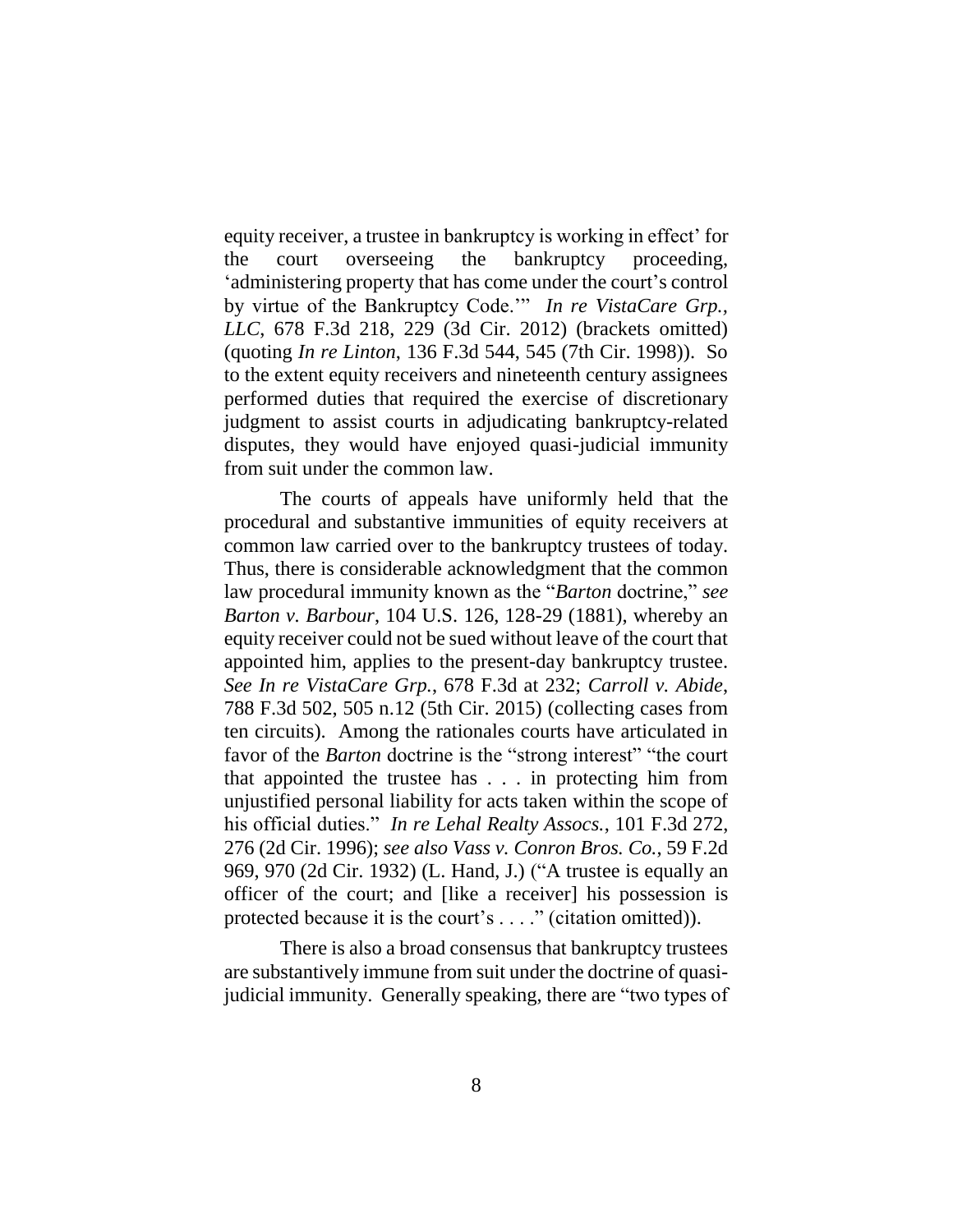actions against trustees: breach of fiduciary duty claims brought by parties interested in the administration of the estate, and claims in tort or contract brought by third parties." *In re Mailman Steam Carpet Cleaning Corp.*, 196 F.3d 1, 7 n.4 (1st Cir. 1999). It is settled that a bankruptcy trustee may be held personally liable for breach of fiduciary duty. *See Mosser v. Darrow*, 341 U.S. 267, 271, 274 (1951); *In re McKenzie*, 716 F.3d 404, 413 (6th Cir. 2014); *In re Mailman Steam Carpet Cleaning*, 196 F.3d at 6-7. Courts have also held that bankruptcy trustees are covered by quasi-judicial immunity when acting pursuant to an express court order. *See, e.g.*, *In re Harris*, 590 F.3d 730, 742 (9th Cir. 2009); *Boullion v. McClanahan*, 639 F.2d 213, 214 (5th Cir. Unit A Mar. 1981) (per curiam).

Phoenician's suit is of the second type, as it alleges no breach of fiduciary duty. Rather, Phoenician is a third party raising a claim sounding in tort. In such cases, "a bankruptcy trustee is ordinarily entitled to quasi-judicial immunity from suit . . . for actions taken in his official capacity." *In re McKenzie*, 716 F.3d at 413; *see In re Mailman Steam Carpet Cleaning*, 196 F.3d at 7 n.4; *Ziegler v. Pitney*, 139 F.2d 595, 596 (2d Cir. 1943); *McRanie v. Palmer*, 2 F.R.D. 479, 481 (D. Mass. 1942). This immunity was recognized long ago in *McNulta v. Lochridge*, 141 U.S. 327 (1891), when the Supreme Court held that equity receivers cannot be held personally liable in suits by third parties—the suit instead can lie only against the receivership itself:

> So long as the property of the corporation remains in the custody of the court and is administered through the agency of a receiver, such receivership is continuous and uninterrupted until the court relinquishes its hold upon the property, though its *personnel* may be subject to repeated changes. Actions against the receiver are in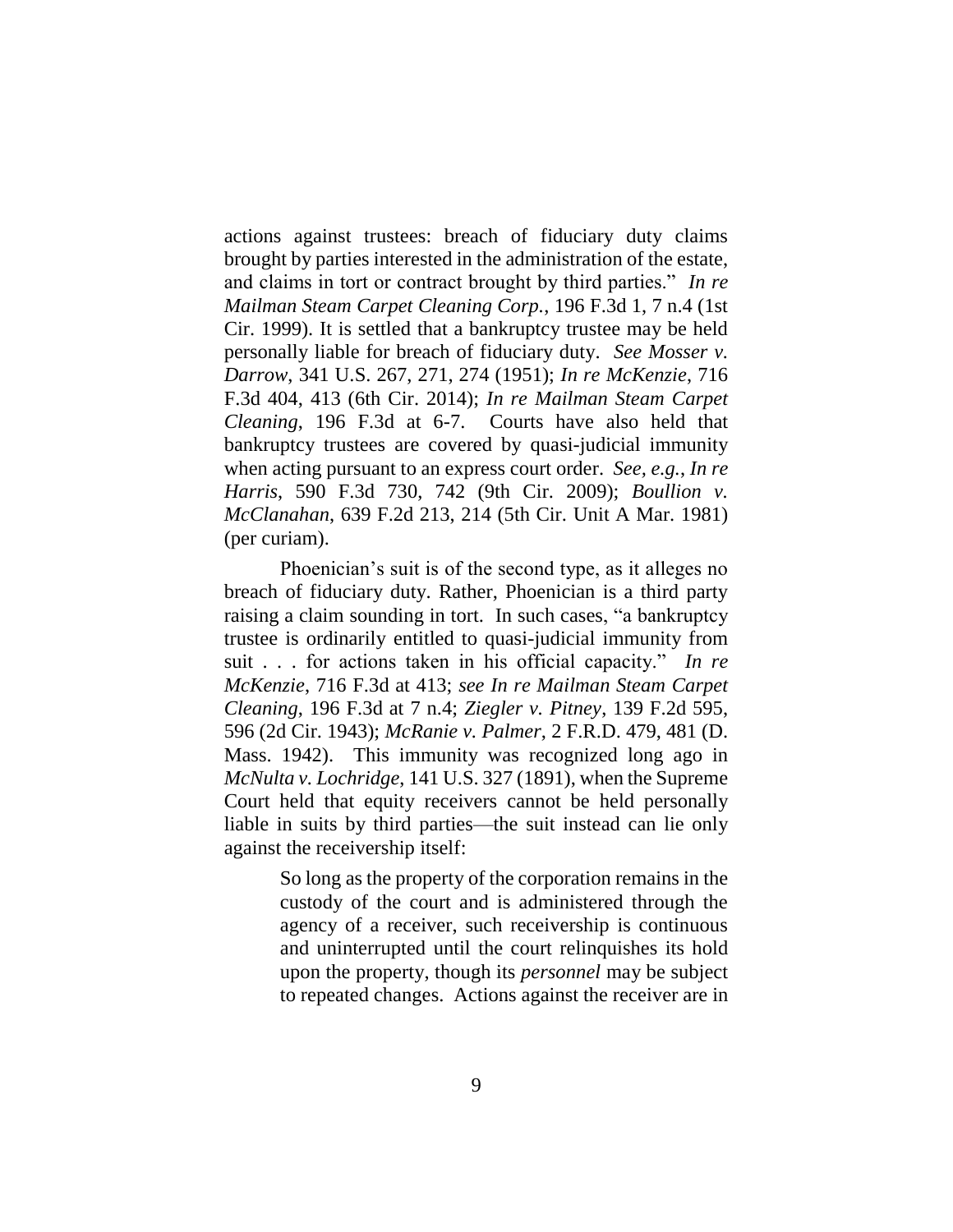law actions against the receivership, or the funds in the hands of the receiver, and his contracts, misfeasances, negligences and liabilities are official and not personal, and judgments against him as receiver are payable only from the funds in his hands.

#### *Id.* at 332 (emphasis in original).

While the quasi-judicial immunity of bankruptcy trustees does not extend to acts by a trustee that are *ultra vires*, *see, e.g.*, *Leonard v. Vrooman*, 383 F.2d 556, 560 (9th Cir. 1967), a bankruptcy trustee "is not required to obtain prior court approval in order to invoke quasi-judicial immunity from suit by a third party for actions taken by the trustee on behalf of the estate and within the scope of his authority." *In re McKenzie*, 716 F.3d at 414. The Bankruptcy Court and the District Court thus drew an unnecessary distinction between "the absolute immunity analyses associated with actions taken pursuant to a court order [and] the qualified immunity analyses of actions undertaken absent an authorizing order of court." 545 B.R. at 104 (emphasis deleted); *see* 554 B.R. at 756. As already noted, while it is true that a "trustee's derivative judicial immunity is qualified" in certain respects, *see* 1 Joan N. Feeney *et al.*, *Bankruptcy Law Manual* § 4:16, p. 799 (5th ed. 2016), the qualified nature of a bankruptcy trustee's quasijudicial immunity is different from the doctrine of *Harlow* qualified immunity.

Against this background, granting the Trustee quasijudicial immunity in this case is not a close call. The Trustee's efforts to secure the property of  $J \& S$ 's estate—here, the real property leased to Phoenician—were discretionary actions performed within the scope of her statutory duties. The Bankruptcy Code requires Chapter 7 trustees to "collect and reduce to money the property of the estate for which such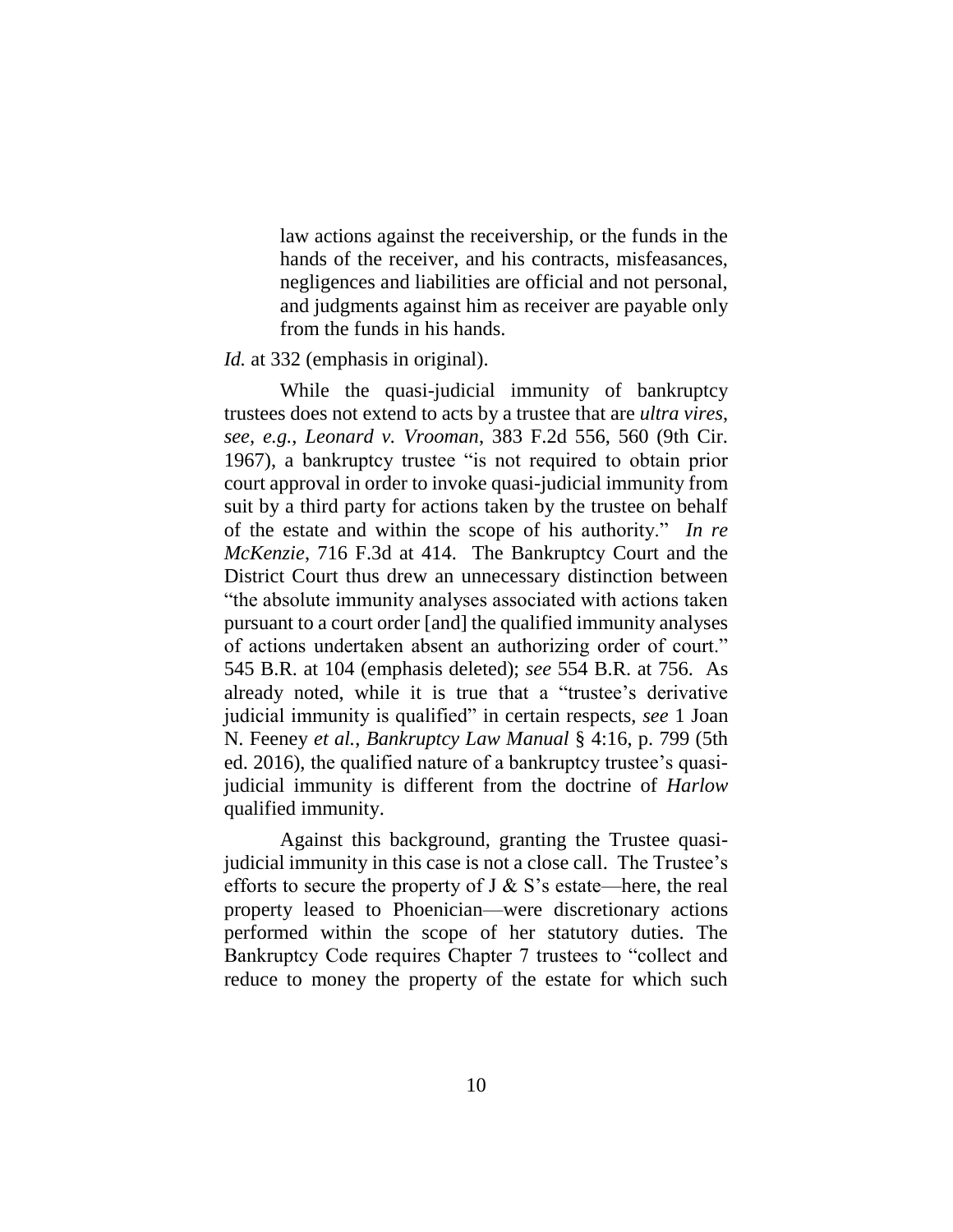trustee serves, and close such estate as expeditiously as is compatible with the best interests of parties in interest," and, in connection with this responsibility, to "be accountable for all property received." 11 U.S.C.  $\S$  704(a)(1), (2). Both the Bankruptcy Court and District Court noted the undisputed fact that the Trustee's duties included safeguarding the estate property. *See* 545 B.R. at 108; 554 B.R. at 756. Those courts therefore sensibly found that "a Chapter 7 [t]rustee has a duty to secure and preserve estate assets, including changing the locks to a building when circumstances warrant." 545 B.R. at 113; *see* 554 B.R. at 757.

This conclusion is consistent with the guidance provided by the Department of Justice's Office of the United States Trustee, which advises Chapter 7 trustees:

> In those cases where the property appears to have value for the estate, the trustee must obtain control over the property, which may include changing the locks at the premises, hiring guards, etc. The trustee also must immediately take all other steps which may be reasonably necessary to preserve the assets. It is not always sufficient to wait until after the meeting of creditors to take action to preserve assets.

U.S. Dep't of Justice, *Handbook for Chapter 7 Trustees* § 4.C.3.f, p. 4-6 (2012) (citing 11 U.S.C. § 704). Neither the Bankruptcy Code nor the Trustee Handbook specifies how trustees are to exercise their duty to safeguard estate property. A trustee must accordingly "exercise a discretionary judgment as part of th[is] function." *Antoine*, 508 U.S. at 436 (internal quotation marks omitted). The Trustee is thus entitled to quasijudicial immunity for the discretionary acts she took in furtherance of her duty to safeguard the property of  $J \& S$ 's estate.